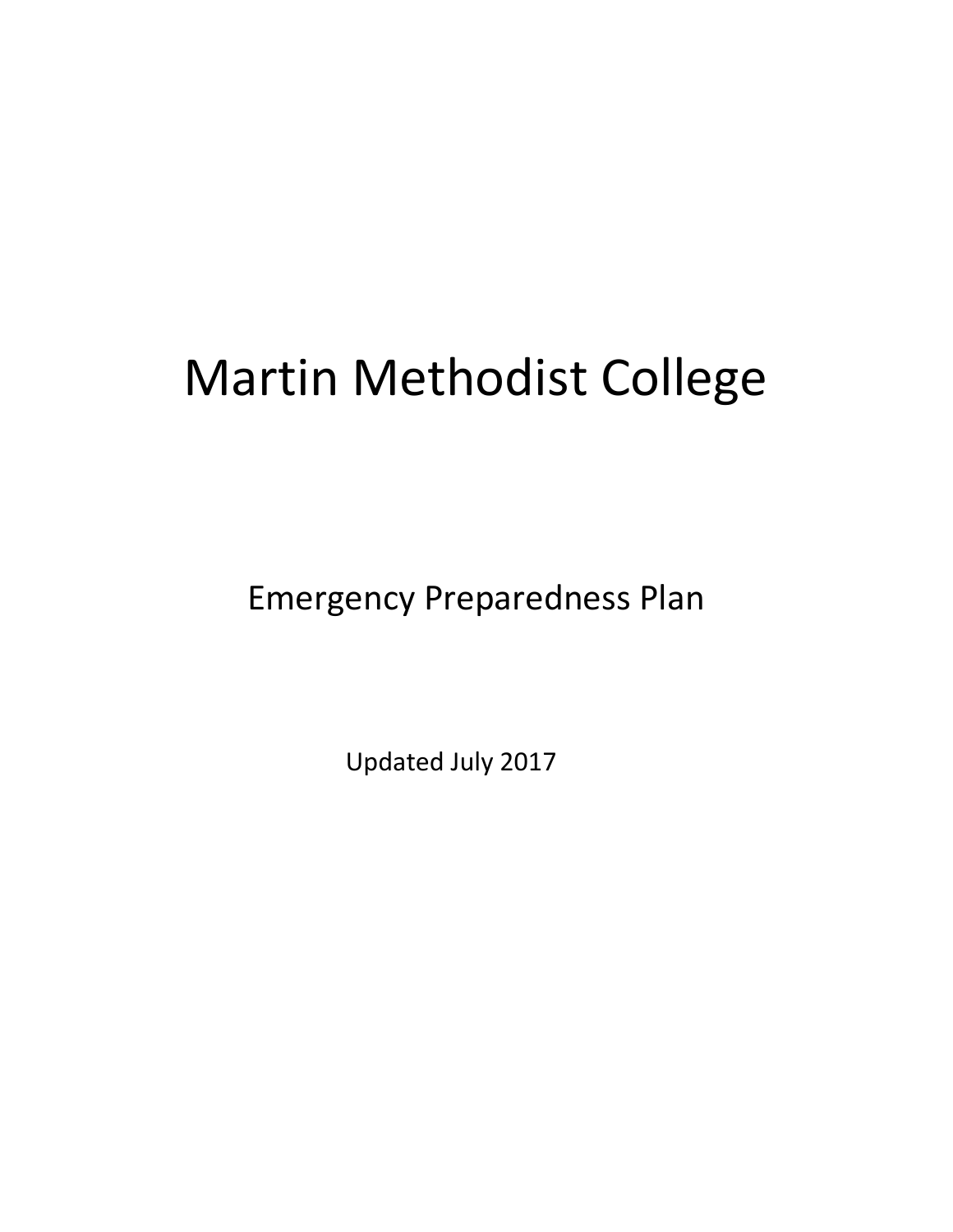## **Important Telephone Numbers:**

|                                                               | (931)309-1476 |
|---------------------------------------------------------------|---------------|
| Provost and Vice President for Academic Affairs (931)363-9823 |               |
|                                                               |               |
|                                                               |               |
|                                                               |               |

## **Important Addresses:**

| <b>Martin Methodist College</b> | 433 West Madison St.             | Pulaski, TN 38478 |  |
|---------------------------------|----------------------------------|-------------------|--|
| <b>Andrews Science Center</b>   | 425 West Madison Street          | Pulaski, TN 38478 |  |
| <b>Bookstore</b>                | 622 West Flower Street           | Pulaski, TN 38478 |  |
| <b>Campus Apartments</b>        | 619 West Madison St.             | Pulaski, TN 38478 |  |
| Center for Church Leadership    | 508 West Madison St.             | Pulaski, TN 38478 |  |
| <b>Christian Life Center</b>    | Kermit Smith Dr.                 | Pulaski, TN 38478 |  |
| <b>Colonial Hall</b>            | 318 West Madison Street          | Pulaski, TN 38478 |  |
| <b>Criswell Hall</b>            | 113-25 N. 5th Street             | Pulaski, TN 38478 |  |
| East Campus                     | East College St./Hwy 64 East     | Pulaski, TN 38478 |  |
| <b>Gault Fine Arts Center</b>   | 423 West Madison Street          | Pulaski, TN 38478 |  |
| Johnston Center & Library       | 411 West Madison Street          | Pulaski, TN 38478 |  |
| Maintenance Shop                | 616 West Flower Street           | Pulaski, TN 38478 |  |
| <b>Martin Hall</b>              | 433 West Madison St.             | Pulaski, TN 38478 |  |
| <b>Martin Methodist Clinic</b>  | 625 West Madison Street          | Pulaski, TN 38478 |  |
| <b>Oakwood Apartments</b>       | 204 South 3 <sup>rd</sup> Street | Pulaski, TN 38478 |  |
| President's Home                | 429 West Flower Street           | Pulaski, TN 38478 |  |
| <b>Student Union Building</b>   | 453 N. 5th Street                | Pulaski, TN 38478 |  |
| Upperman Hall                   | 328 West Madison St.             | Pulaski, TN 38478 |  |

## **Facility Coordinators:**

| Andrews Science Building:       | <b>Stanton Belford</b>  | 931-424-4621 |
|---------------------------------|-------------------------|--------------|
| Bookstore:                      | Margaret Jackson        | 931-309-0738 |
| Center for Church Leadership:   | Laura K. McMasters      | 931-424-7334 |
| <b>Colonial Hall:</b>           | <b>Daniel McMasters</b> | 931-309-6681 |
| Criswell Hall:                  | Katherine Hamill        | 931-675-0137 |
| CLC/Gymnasium:                  | Jeff Bain               | 931-309-9872 |
| Fine Arts Center:               | <b>Daniel McMasters</b> | 931-424-7334 |
| Johnston Center:                | <b>Mandy Springer</b>   | 931-424-4061 |
| <b>Martin Hall:</b>             | <b>Audra Hughes</b>     | 931-424-4663 |
| Maintenance Building:           | <b>Rick James</b>       | 931-309-1406 |
| <b>Martin Methodist Clinic:</b> | Kim Poterfield          | 931-424-7338 |
| Oakwood Apartments:             | <b>Tracey Bledsoe</b>   | 423-506-6635 |
| <b>Student Apartments:</b>      | Pat Ford                | 931-478-0728 |
| <b>Student Union Building:</b>  | <b>Tom Munger</b>       | 256-509-6095 |
| Upperman Hall:                  | Zayin Lake              | 931-292-8034 |

*Martin Methodist College Emergency Preparedness Plan – Last Updated October 8, 2015 Page 2*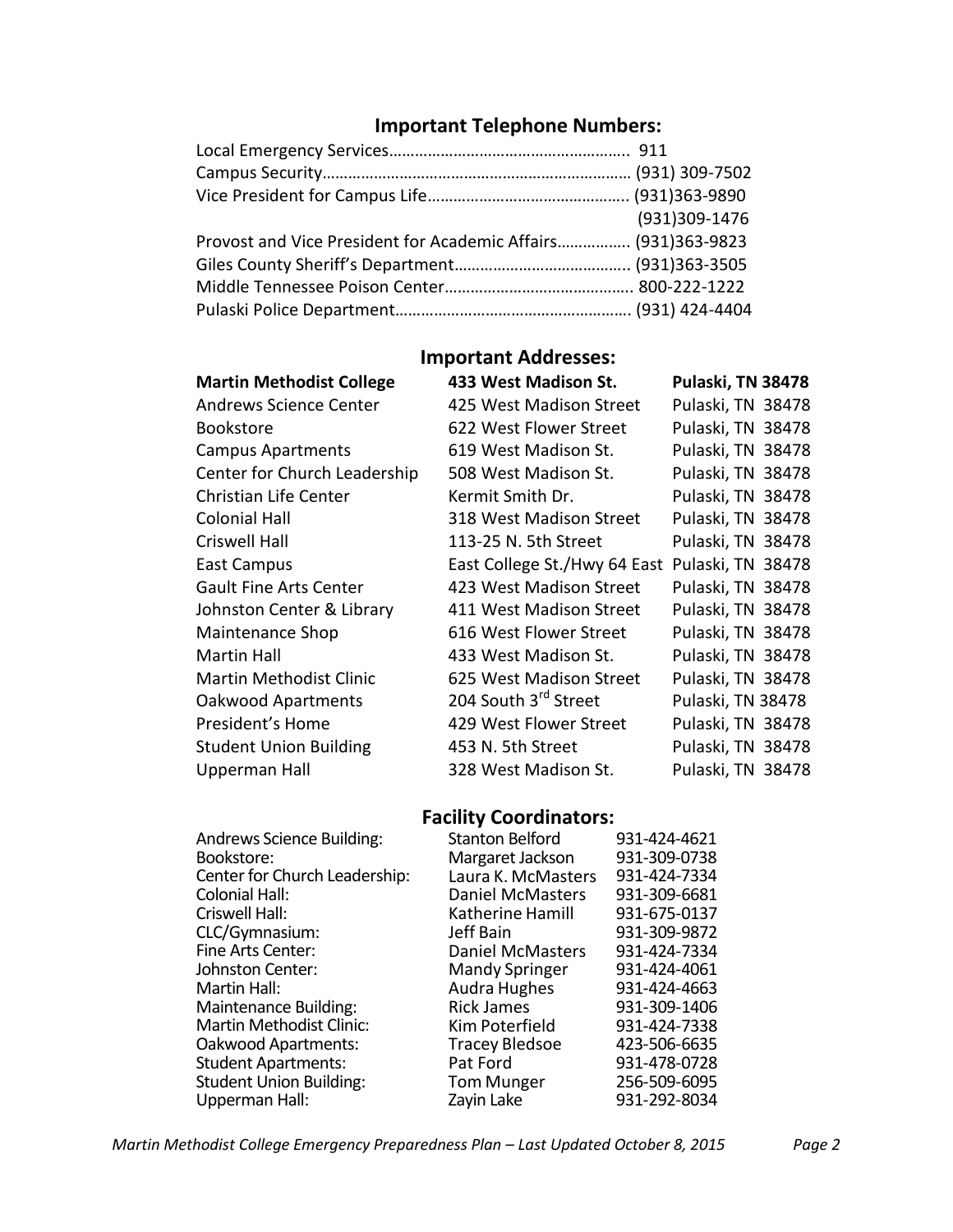## Emergency Manual:

## Table of Contents

# Specific Emergency Response Procedures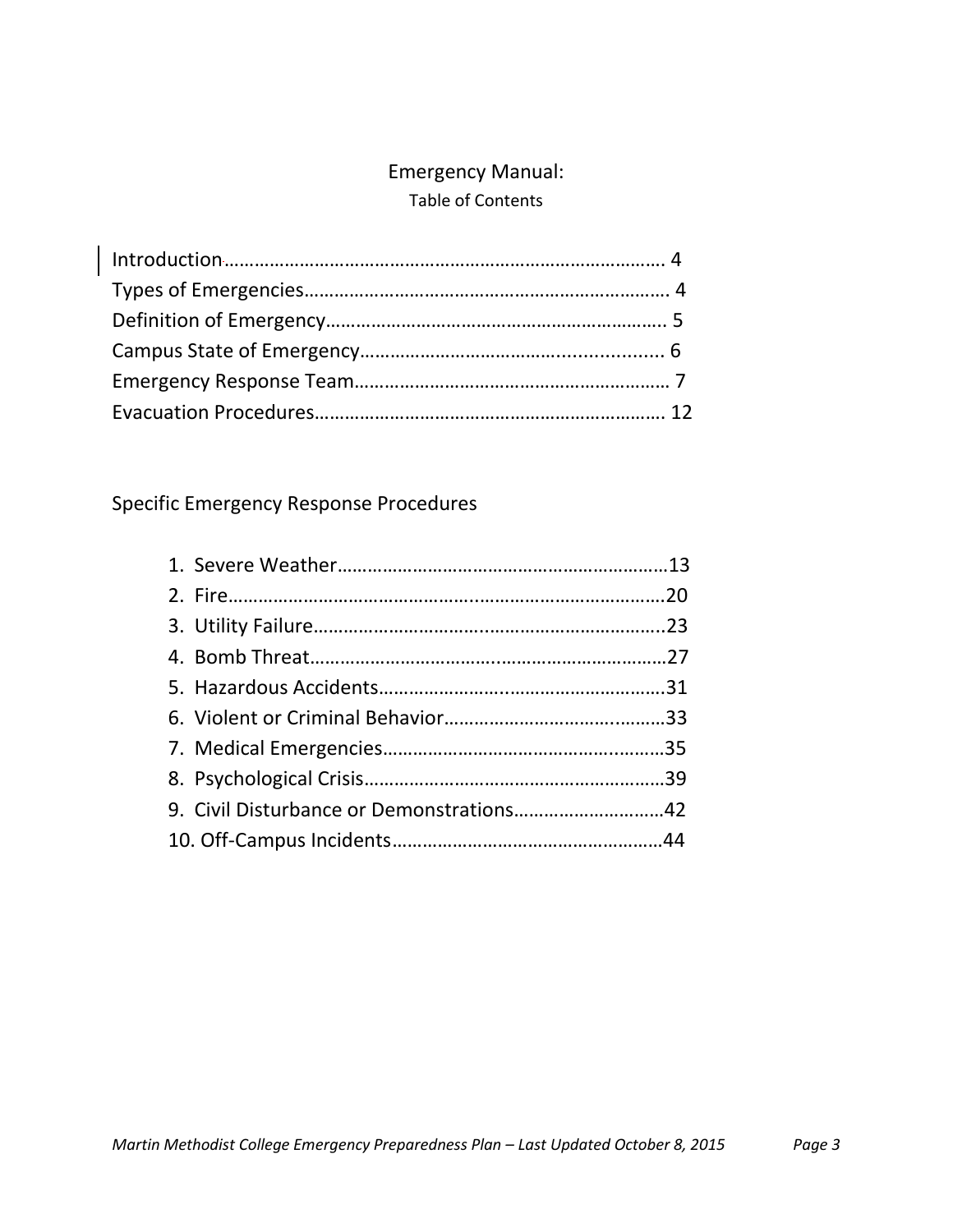#### INTRODUCTION

#### **Purpose**

The purpose of this plan is to establish policies and procedures for campus emergencies. The policies and procedures outlined in this plan are essential for protecting the lives and property of Martin Methodist College. While this plan does not cover every conceivable emergency that could occur, it does provide basic guidelines to be followed for most campus emergencies. Without question, the most important thing to remember when addressing any emergency or crisis situation on campus is that your safety is paramount. The safety of each staff member, faculty member, and student is the top priority in all emergency situations.

#### **Types of Emergencies Covered in this Plan are:**

- 1. Severe Weather/Tornado
- 2. Fire
- 3. Utility Failure
- 4. Bomb Threat
- 5. Hazardous Accidents
- 6. Violent or Criminal Behavior
- 7. Medical Emergencies
- 8. Psychological Crises
- 9. Civil Disturbance or Demonstrations
- 10. Off Campus Incidents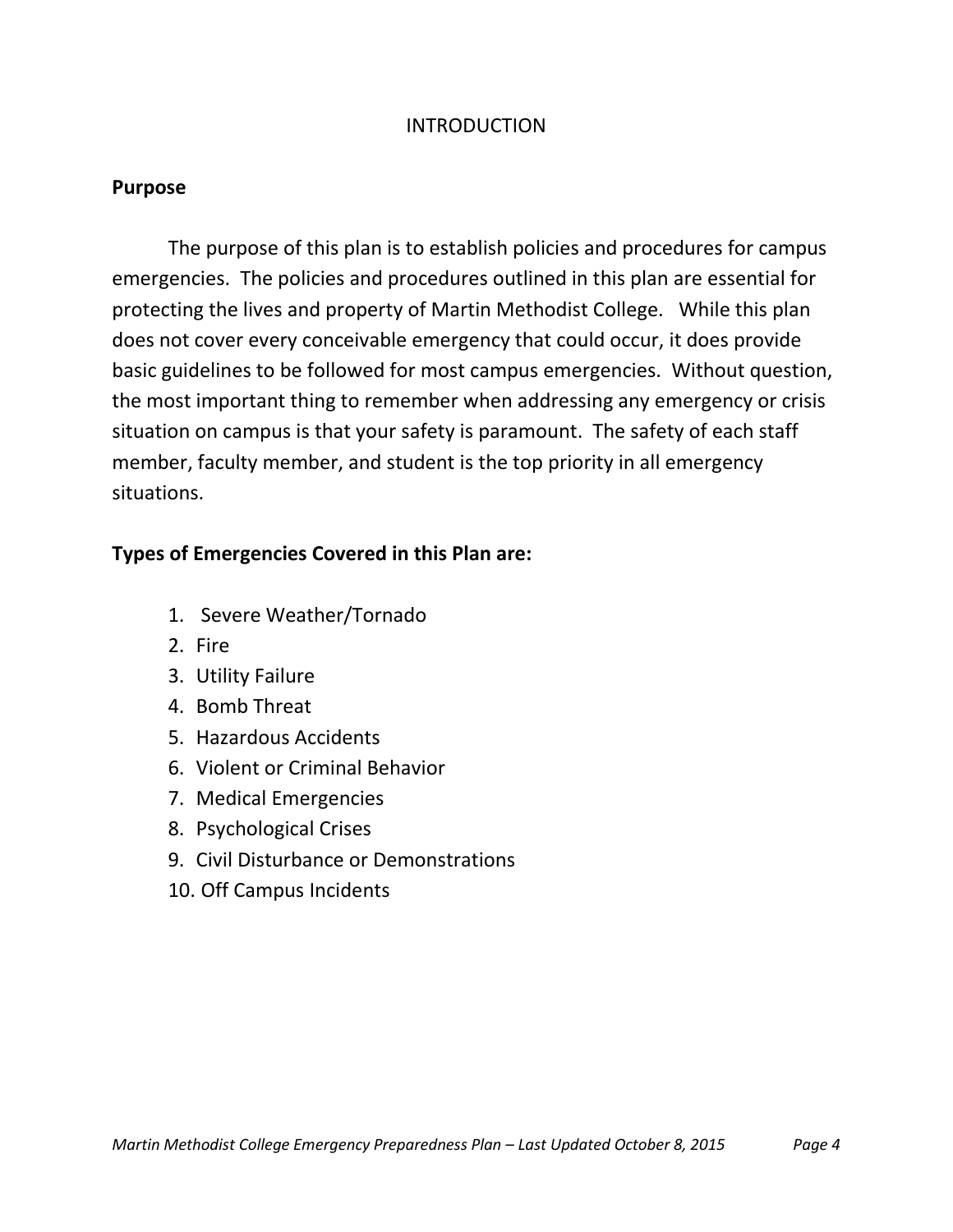## **Definition of Emergency**

- 1. **Emergency Director:** The Vice President for Campus Life and Enrollment Management or his or her designee serves as the overall Emergency Director during any major emergency or disaster. Members of the Safety and Security Committee and designated faculty and staff will assist in carrying out emergency procedures. The president of the College is apprised of all situations that affect the operation of the institution or pose a threat to personal safety or property.
- 2. **Minor Emergency:** Any incident, potential or actual, which will not seriously affect the overall functional capacity of the College.
- 3. **Major Emergency:** Any incident, potential or actual, which affects an entire building or buildings and which will disrupt the overall operations of the College. Outside emergency services will probably be required, as well as major policy considerations and decisions will usually be required. If the Vice President for Campus Life and Enrollment Management is not available, the Provost will assume responsibility.
- 4. **Disaster:** Any event or occurrence, which has taken place and has seriously impaired or halted the operations of the College. In some cases, mass personnel casualties and severe property damage may be sustained. A coordinated effort of all campus-wide resources is required to control the situation effectively. Outside emergency services will be essential.
- 5. **Assumptions:** This Emergency Preparedness Plan provides a plan for a realistic approach to the problems likely to be encountered on a campus during a major emergency or disaster. The succession of events in an emergency situation is not predictable; and, therefore, this plan will serve only as a guide and checklist and may require field modifications in order to meet the requirements of the emergency.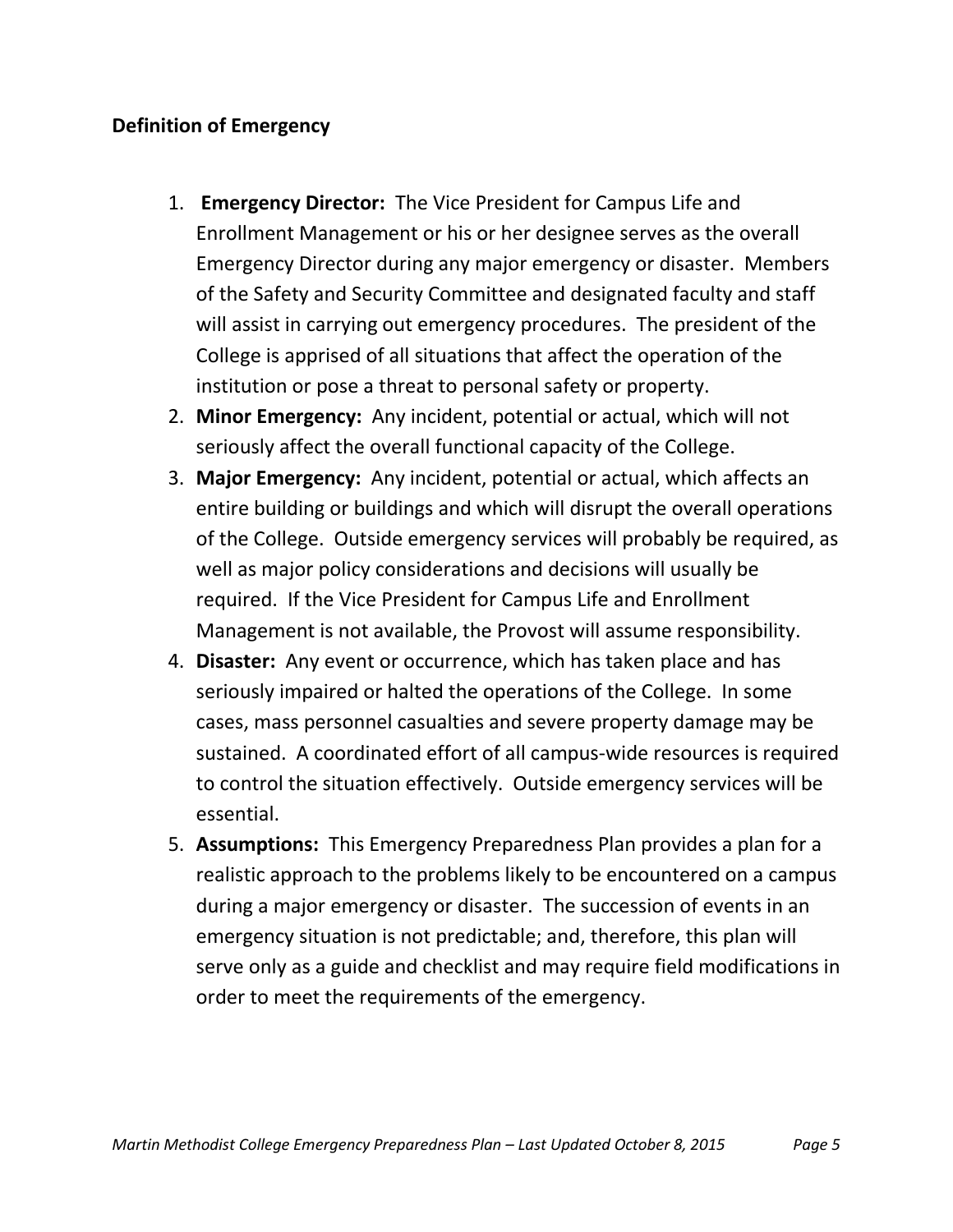## **Campus State of Emergency**

The authority to declare a campus state of emergency rests with the President, the Emergency Director, and the Response Plan Coordinator or their designee. During this time, the appropriate procedures to safeguard persons and property, and maintain educational facilities, will be implemented. The College's administration will work closely with the Giles County Emergency Management Agency in the event of earthquakes, fires, storms or major disasters occurring in or near the campus to determine the extent of any damage to the College and what action should be taken.

#### **Emergency Operations Center**

When a major emergency occurs or is eminent, it will be the responsibility of the Emergency Director to establish and staff the Emergency Operations Center. The first floor of Colonial Hall will serve as the Emergency Operations Center.

#### **Media Relations**

In any crisis situation it is important for the College to have a consistent and unified message, therefore, only the President or the Director of Communications will meet or talk with the media. However, depending on the situation, the President or the Director of Communications may appoint other spokespersons to speak on specific subjects.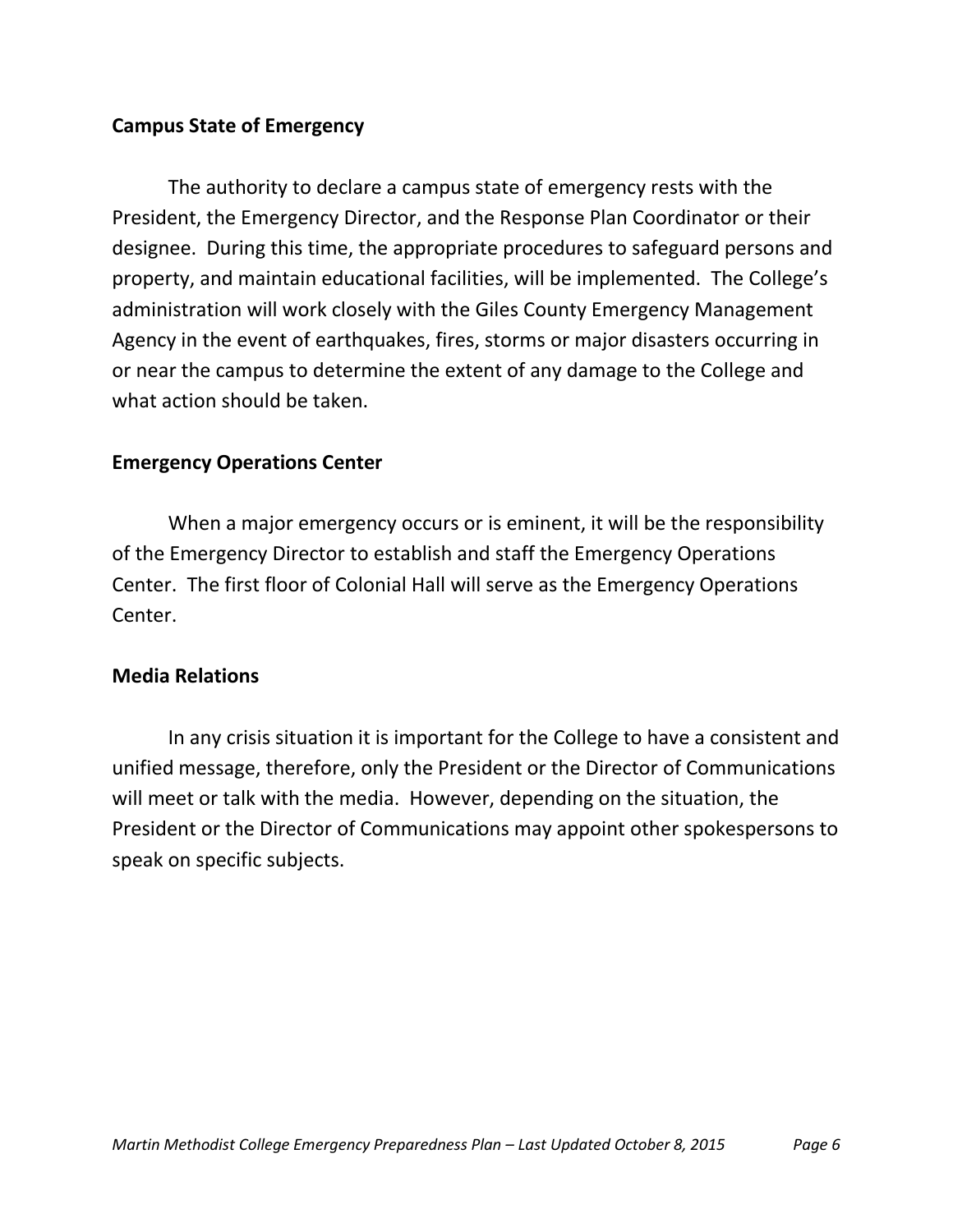## **Other Guidelines:**

- 1. All Martin Methodist College personnel are notified to report emergencies to the Vice President for Campus Life and Enrollment Management. All college personnel reporting emergencies are reminded not to speak to anyone, especially the media, on behalf of the College.
- 2. The President and Executive Council members are informed immediately of existing emergencies.
- 3. The President, the Executive Council, and appropriate members of the College's community who are involved in the emergency shall meet and decide on the appropriate action to be taken.
- 4. Any and all calls from the media are referred directly to the Director of Communication.

## **Emergency Response Team**

In the event of an emergency, the Emergency Director will immediately contact the Emergency Response Team to meet at the Emergency Operations Center in Colonial Hall to initiate the Emergency Preparedness Plan. The President of the College is the only one who is responsible for approving the overall direction of the campus emergency response. The President is the only one who can declare and end a campus state of emergency. The Emergency Response Team will consist of the following personnel:

- **Emergency Director:** The Vice President for Campus Life and Enrollment Management
- **Response Plan Coordinator:** The Provost & Vice President for Academic Affairs
- **Faculty/Staff Support Coordinator:** The Vice President for Institutional Advancement
- **Health and Human Services:** Campus Minister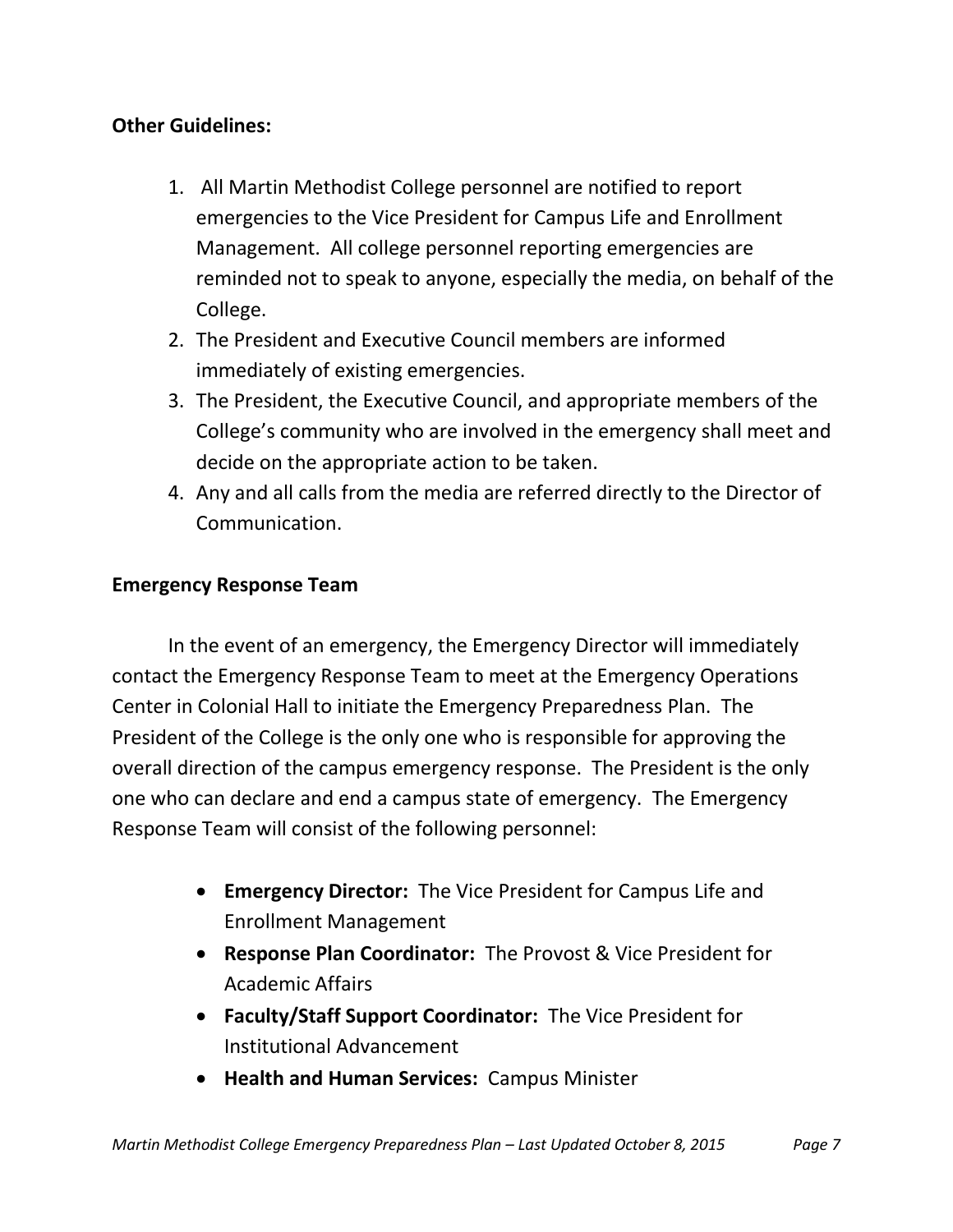- **Services and Student Affairs Coordinator:** Director of Residential Life
- **Security:** The Director of Campus Safety and Security
- **Public Information:** Director of Communications
- **Damage Control:** Vice President for Finance and Administration and the Associate Vice President for Human Resources and Operations

The Emergency Response Team members will coordinate, as necessary, with the Response Plan Coordinator for the implementation and coordination of the campus operation plan and support as it pertains to their areas. Additionally, team members are to keep in constant communication with the Emergency Operations Center. General Responsibilities of the team members are listed below:

**Emergency Director:** Vice President for Campus Life and Enrollment Management

- Responsible for the overall coordination of the College's emergency response.
- Works with the Response Plan Coordinator to determine the type and magnitude of the emergency and establishes the appropriate Control Center.
- Initiates immediate contact with the President and the College's administration and begins communication regarding assessment of the College's condition.
- In conjunction with the Emergency Response Team, prepares and submits a report to the President appraising the final outcome of any emergency situation.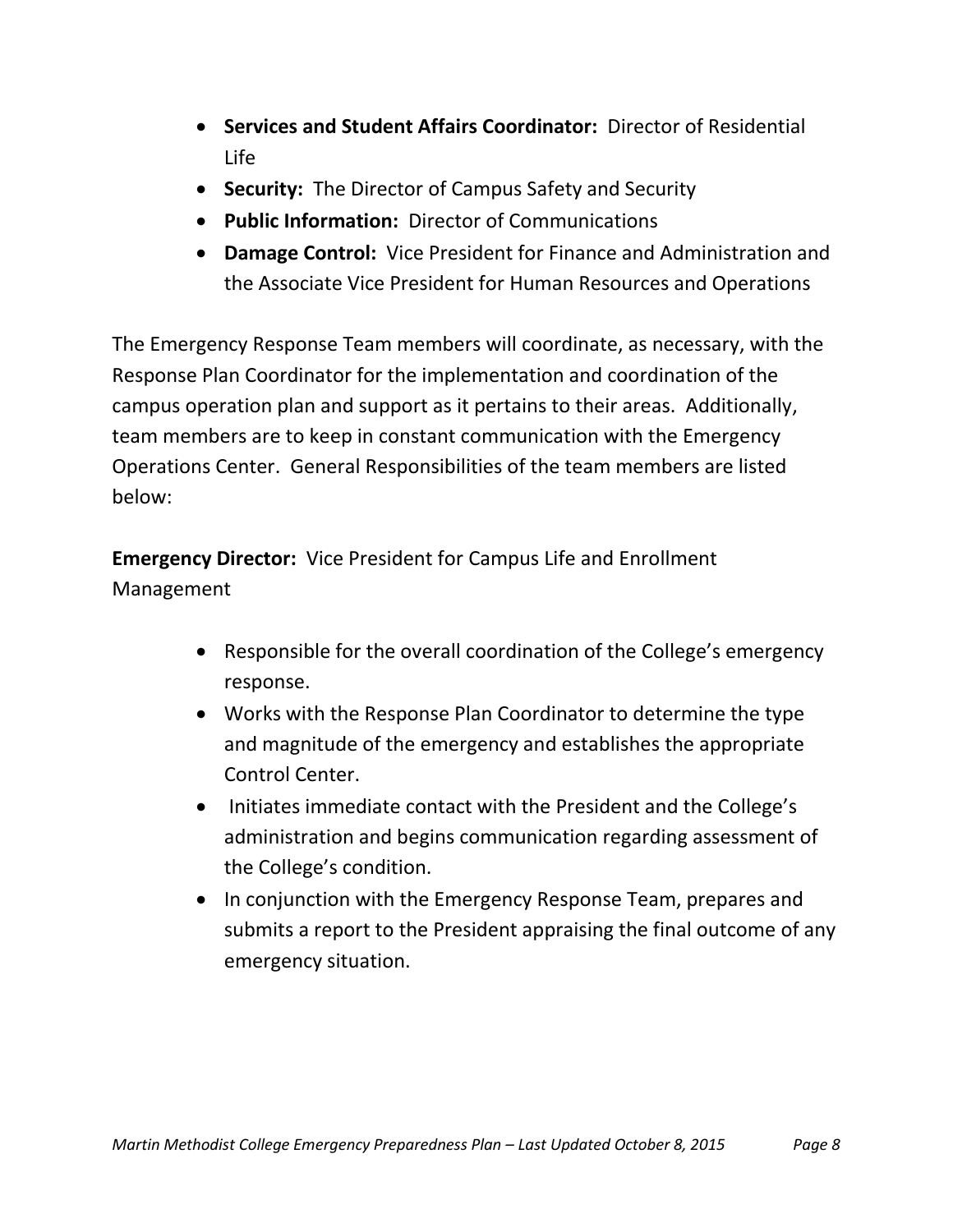**Response Plan Coordinator:** Provost &Vice President for Academic Affairs

- Notifies the members of the Emergency Response Team and advises them of the nature of the emergency.
- Insures appropriate notification is made to all faculty and staff when necessary.
- Works with the Director of Residential Life to insure students are made aware of any emergency occurring on campus or in the community.

**Faculty/Staff Support Coordinator:** The Vice President for Institutional Advancement

- Coordination of available faculty and staff members to fulfill the needs and requirements of the student population.
- Assists other response team members in staffing requirements of particular activities.

## **Human and Health Services:** Campus Minister

- Coordinates with the Program Director of the Nursing, to set up a site for emergency medical activities and directs additional trained medical personnel at the disaster site when warranted.
- Prepares and arranges staffing for an Emergency Health Center with necessary personnel and equipment.
- Establishes liaison with local medical facilities and physicians to provide necessary support.
- Works with Counselors to support staff and students at this time.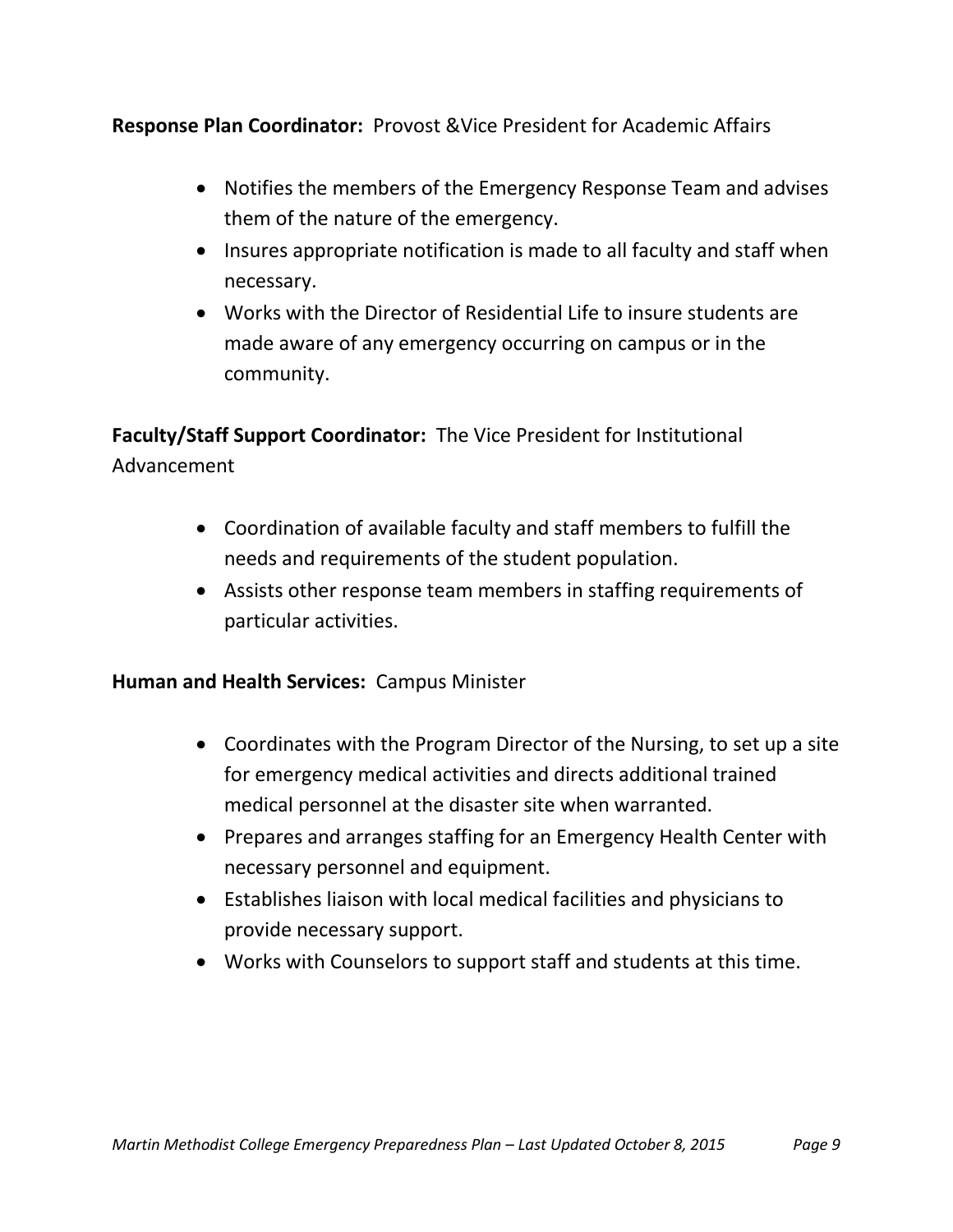**Services and Student Affairs Coordinator:** Director of Residential Life

- Determines the needs and requirements for the student population.
- Coordinates with the Dining Services Manager to provide food and other items during times of emergencies and disasters.
- Makes arrangements with local support agencies for provision items, blankets, food, water etc.

**Security:** Director of Campus Safety and Security

- Maintains emergency equipment in a state of constant readiness.
- Monitors campus emergency warning and evacuation systems.
- Takes immediate and appropriate action to protect life and property of the College.
- Obtains assistance from city, county and federal emergency aid resources as required.

**Public Information:** Director of Communications

- Will meet and consult with the President before giving any information to the media.
- Establishes liaison with the news media for dissemination of information by the President
- Prepares news releases for approval and releases to the media any information concerning the emergency.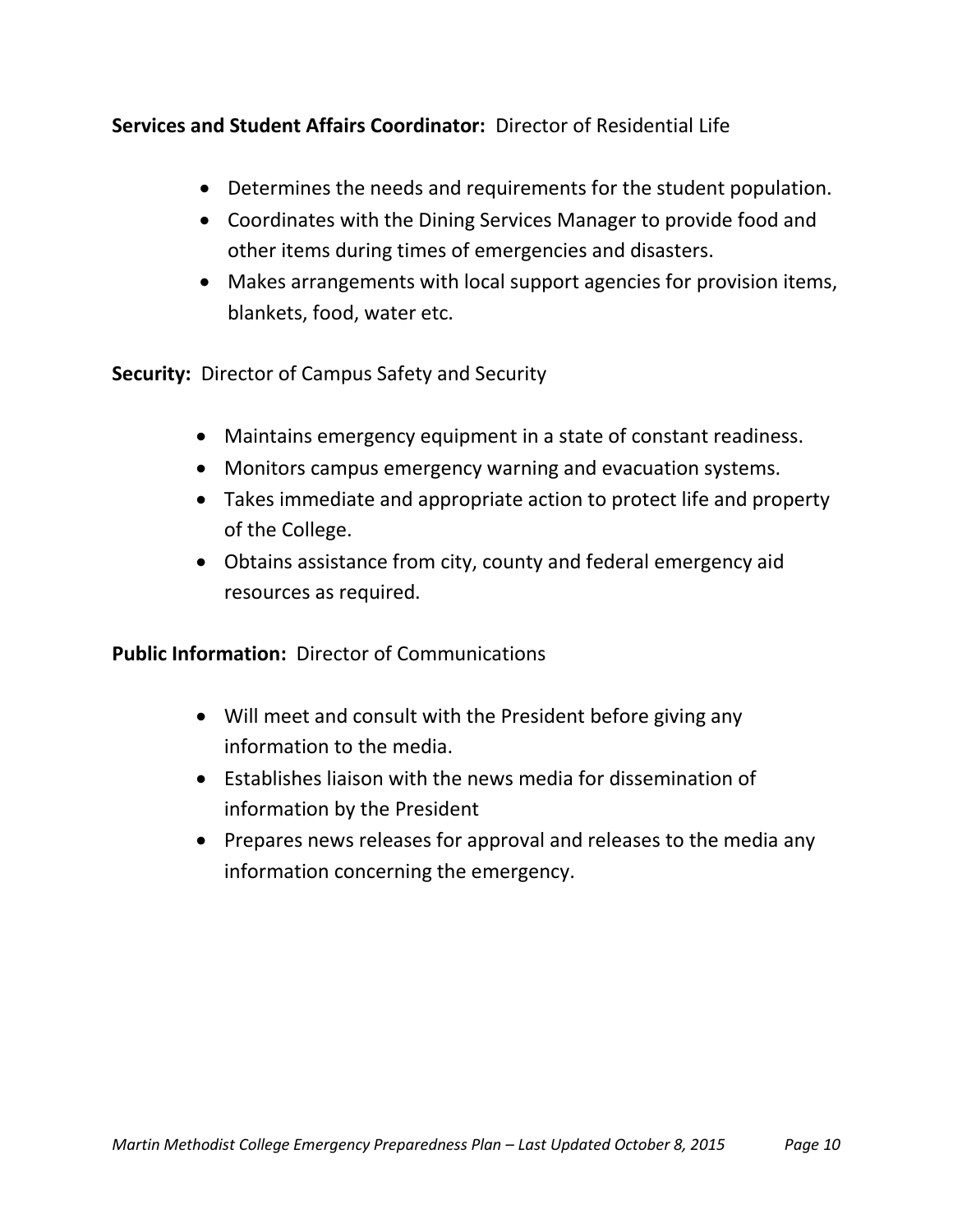**Damage Control:** Vice President for Finance and Administration and the Associate Vice President for Human Resources and Operations

- Provides equipment and personnel to perform shutdown procedures, hazardous area control, barricades, rescue teams, damage assessment, debris clearance, emergency repairs, and equipment protection.
- Provides vehicles, equipment and operators for movement of personnel, equipment and supplies; assigns vehicles as required to the Emergency Response Team.
- Obtains the assistance of utility companies as required for the emergency.
- Furnishes emergency power and lighting systems as required.
- Provides alternative space to relocate essential services and functions, if necessary.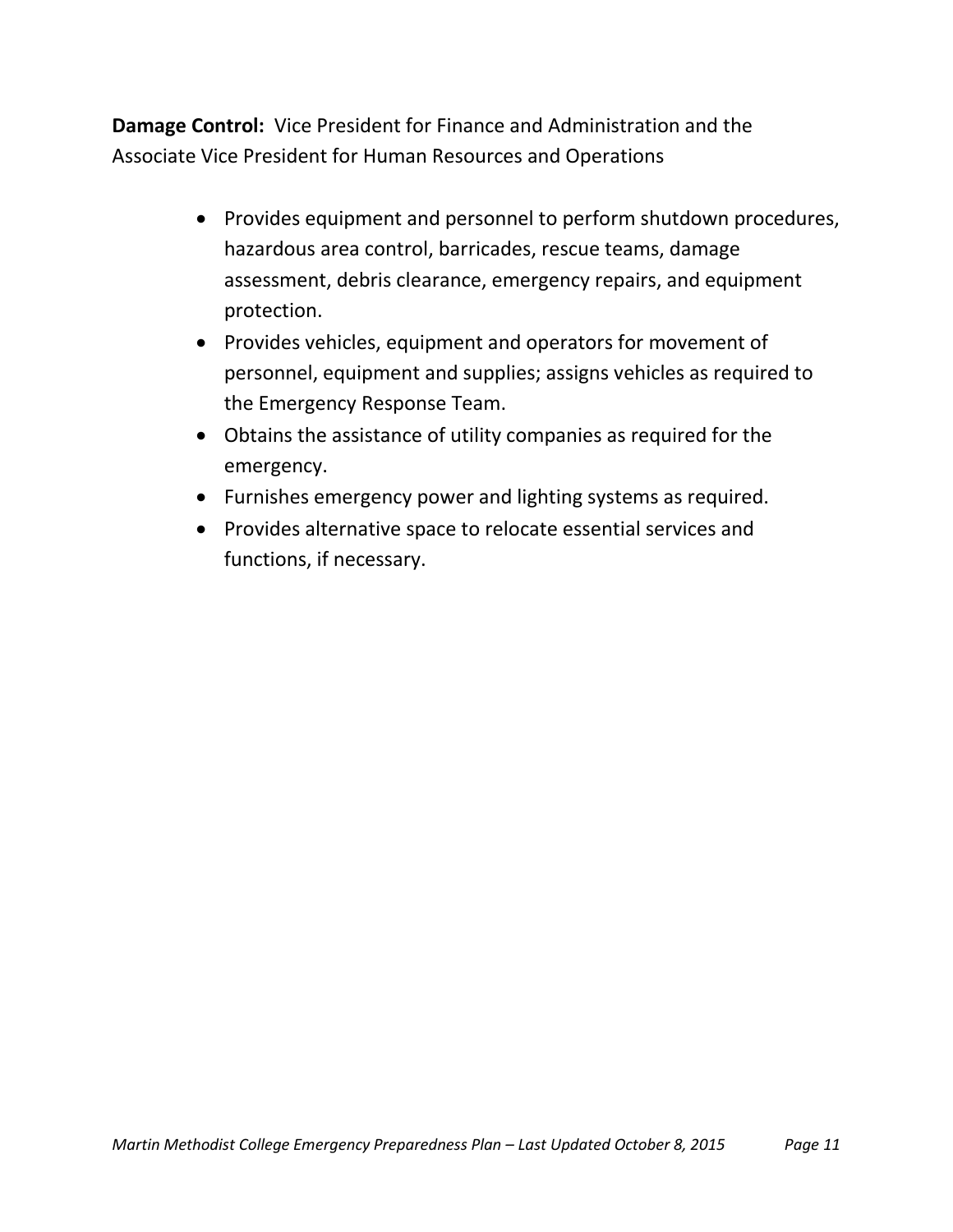## **Evacuation Procedures**

- In an emergency, call EMS at 911.
- Be sure to identify yourself and give the location of the emergency.
- Notify the Emergency Director and the Director of Campus Security at the earliest possible opportunity.
- If the Emergency Director is unavailable, contact the Response Plan Coordinator at the earliest possible opportunity.

## **Building Evacuation**

- All building evacuations will occur when an alarm sounds, when a Martin Methodist alert message is issued, or upon notification by the Emergency Director.
- When the building evacuation alarm is activated during an emergency, leave by the nearest marked exit and alert others to do the same.
- When classes are in progress, the instructor will be responsible for instructing all students in the classroom to evacuate the building, using the nearest exit.
- Please assist individuals with disabilities in exiting the building! The safe evacuation of individuals with disabilities will be a top priority in evacuating a building.
- Once outside, proceed to a clear area that is at least 300 feet away from the affected building. Keep streets, fire lanes, hydrant areas and walkways clear for emergency vehicles and personnel.
- Do not return to an evacuated building unless you are given the "all clear" signal by the appropriate college personnel. The signal that the staff and students can return to evacuated building will be initiated by the Emergency Response Team.
- All students will remain at the designated area until an accurate headcount is taken. Faculty members will compile a list of students in their classes who are at the evacuation location and give this list to the Emergency Director.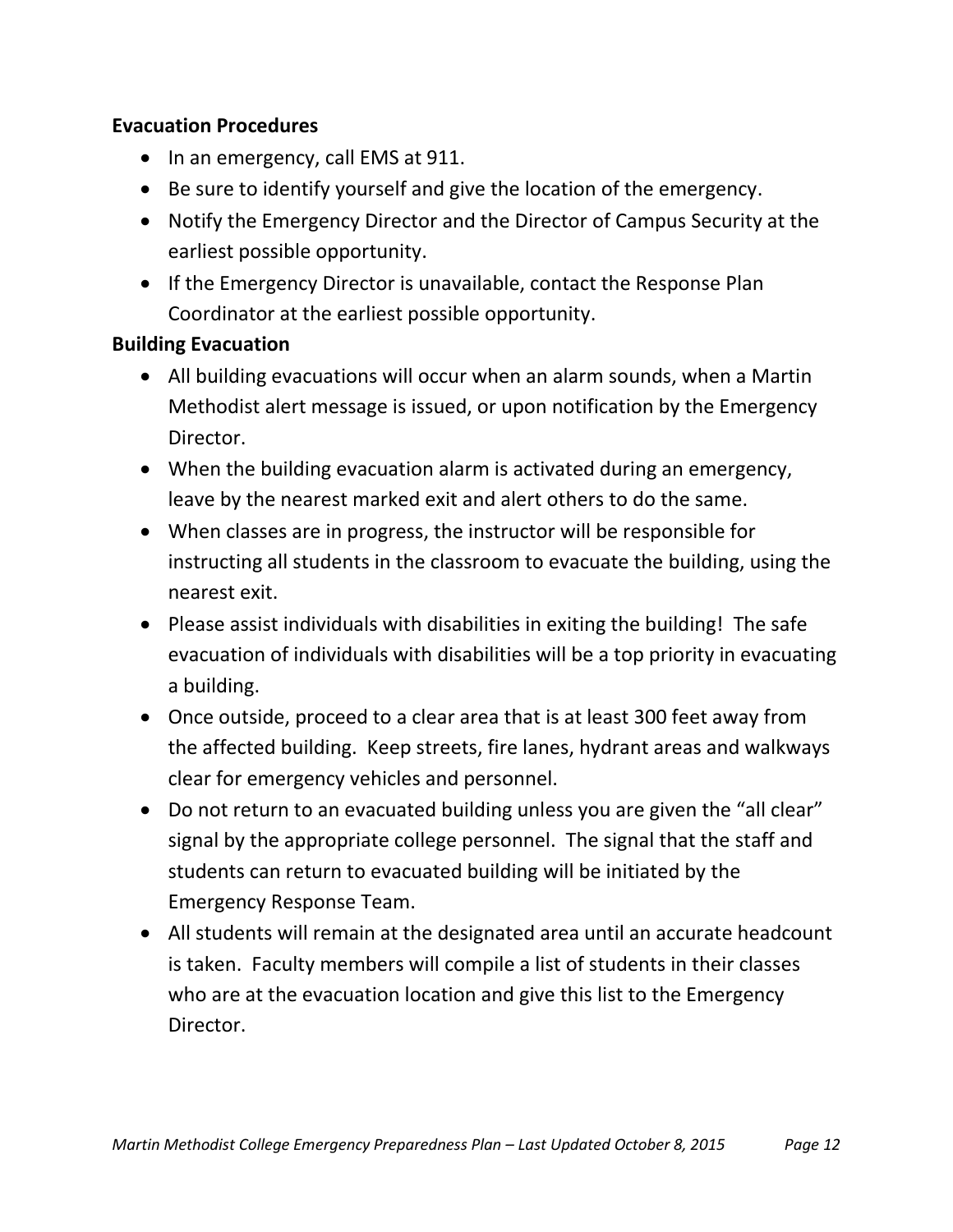## **SEVERE WEATHER EMERGENCY PLAN**

## **TORNADOES**

Knowledge of the following characteristics of tornados is useful in tornado preparedness planning:

- $\checkmark$  TIME OF DAY: a tornado is most likely to occur in mid-afternoon, generally between 3 p.m. and 7 p.m., but they have occurred at all times of the day.
- $\checkmark$  DIRECTION OF THE PATH: a tornado's direction of travel is usually from the southwest to the northeast.
- $\checkmark$  LENGTH OF THE PATH: the length of the path of a tornado averages four (4) miles, but has reached as much as 300 miles.
- $\checkmark$  WIDTH OF THE PATH: the average width of the path of a tornado is 300 to 400 yards, but tornados have cut paths of a mile or more in width.
- $\checkmark$  SPEED OF TRAVEL: the average speed of a tornado ranges from 25 to 40 miles an hour. Speeds ranging from stationary to 68 miles an hour have been reported.
- $\checkmark$  APPEARANCE: the cloud directly associated with a tornado is a dark heavy cloud from which a whirling funnel shaped pendant extends to the ground.
- $\checkmark$  PRECIPITATION: precipitation associated with a tornado usually occurs first as rain, just preceding the storm, frequently with hail, and as heavy downpour immediately to the left of the path of the tornado.
- $\checkmark$  SOUND: sounds occurring during a tornado have been described as a roaring, rushing noise, closely resembling the sound of a train.

A **Tornado WATCH** is a forecast of the possibility of tornadoes in a large area; conditions are favorable for a tornado to develop. Normal activities should continue with the following precautions taken: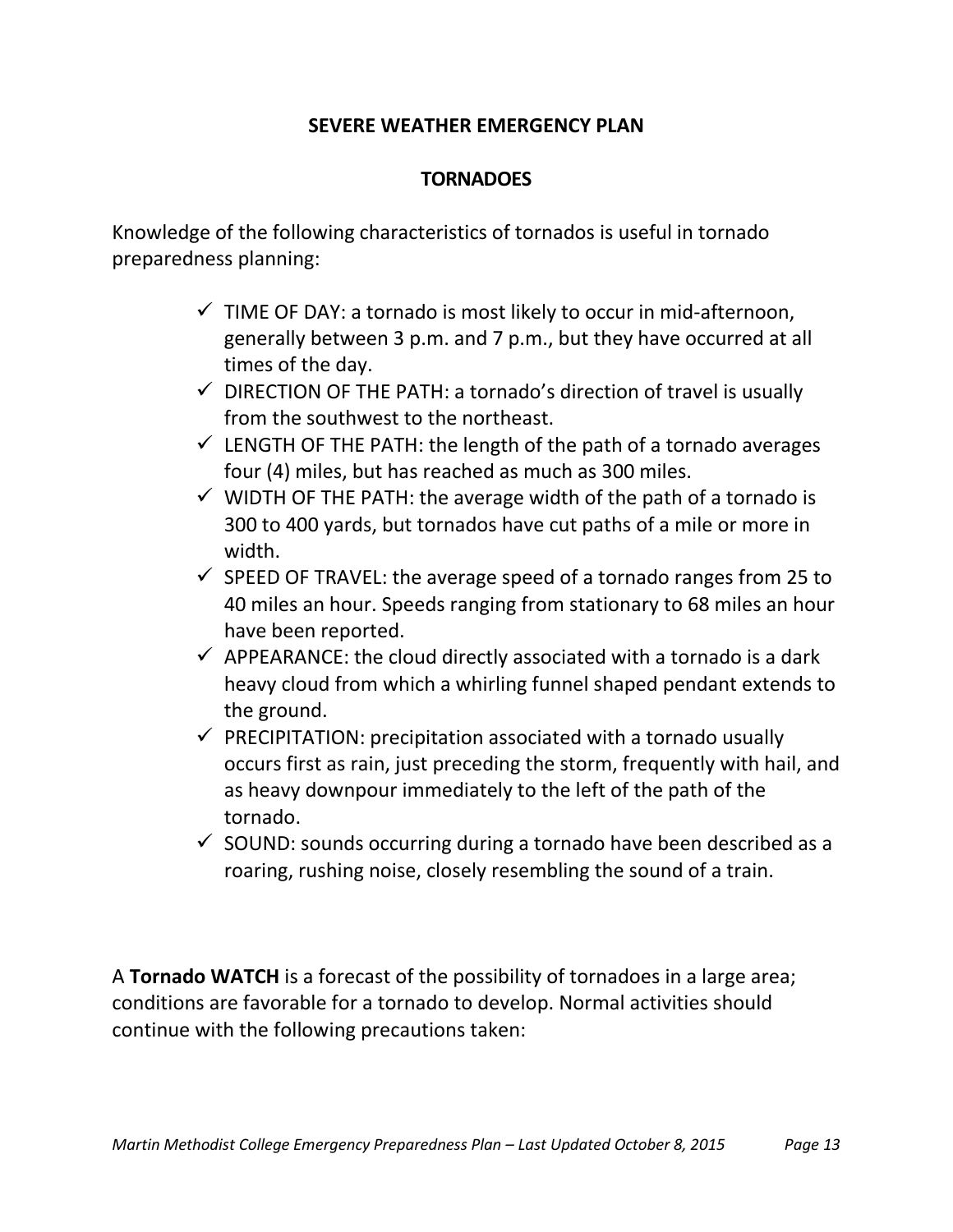- $\triangleright$  Upon issuance of a tornado watch through the weather monitor, public communications or police, the Campus Security personnel should be alerted of the situation by calling the Emergency Director at 931-309-1476.
- $\triangleright$  The emergency weather monitor or local radio station should be monitored constantly by the Campus Life and Residential Life Offices.

A **Tornado WARNING** means a tornado has been sighted or indicated by weather radar and may be approaching. Warnings will indicate the location of the tornado, the time of detection, the area through which it is expected to move, and the time period during which the tornado will move through the affected area.

## The following steps should be taken immediately*:*

- 1. Campus Life and Residential Life Offices will contact the Emergency Director.
- 2. Take shelter. Students, faculty, and staff should take measures to protect themselves. Move immediately to basements, center hallways or bathrooms if time permits. Stay away from windows and large, open rooms. Take cover under heavy objects if possible and hold on to it. In building hallways, sit with your back to the walls; put your head between your knees and cover with your hands to protect your head. As the head is most important to protect, a bicycle helmet or even a trash can place over the head is optimal.
- 3. Do not bother with opening or closing windows.
- 4. Avoid auditoriums or gymnasiums or other areas with wide, free span roofs.
- 5. If caught outside, and do not have time to reach interior shelter, lie flat in the nearest ditch, ravine, or culvert with hands and arms shielding your head. Be sure to leave the ditch, ravine, or culvert immediately after the tornado to avoid flash flooding.
- 6. Do not stay in cars. If in an automobile, follow the same rules as outlined above.
- 7. Students, faculty and staff should remain in the safety area until local emergency personnel or college administrators give notice that it is clear.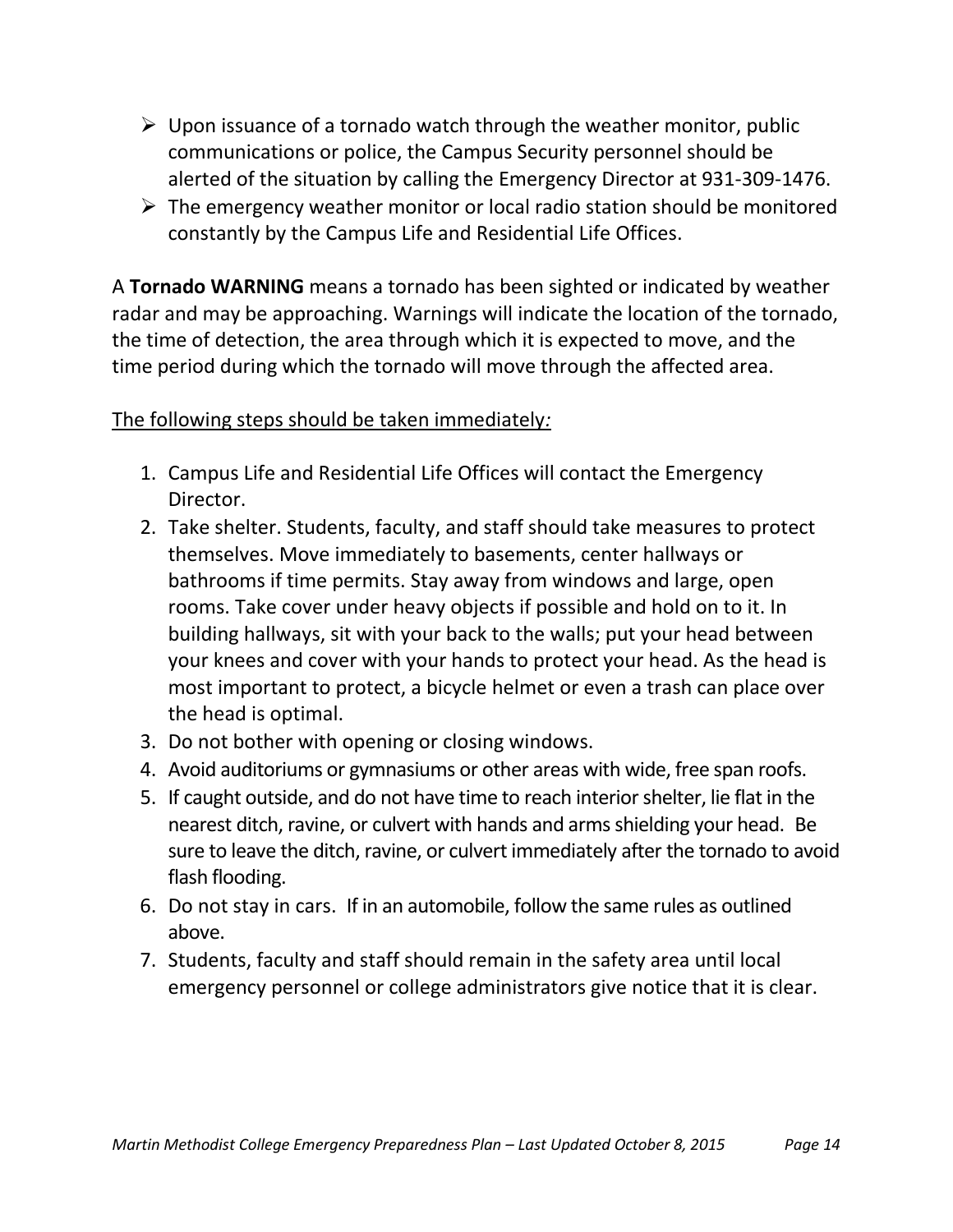#### **Procedures for Seeking Shelter in each Building:**

If sufficient time is available to evacuate persons to a safe area prior to a tornado, persons should seek shelter in the basement of the building or on the first floor along an interior wall, to avoid window and sky lights. Leaving one building to seek shelter in another is not advised. If there is no time to evacuate, persons should seek shelter under heavy furniture, desks, or in a closet to avoid injury from debris (look around your area and select your shelter area after reading this policy).

Martin Hall: Go to the basement in the southwest corner.

Colonial Hall: Go to the basement.

Johnston Center: Go to Alexander Auditorium on first floor.

Student Apartments A Building: Go to rooms 101, 102, 103, or 104.

Student Apartments B Building: Go to rooms 101, 102, 203, or 204.

Criswell Hall: Go to first floor back lobby.

Upperman Hall: Go to first floor bathroom and hallway.

Student Union Building: Go to Student Resource Center on first floor.

Andrews Science Building: Go to first floor hallway.

Bookstore: Go to the restroom and take cover in the bathtub.

CLC/Gymnasium: Go to the locker rooms in back hallway.

Fine Arts Center: Mark Hagewood – Go to the first floor restrooms.

Center for Church Leadership: Go to the basement.

Martin Methodist Clinic: Go to the restroom.

Oakwood Apartments: Go to the first floors apartments.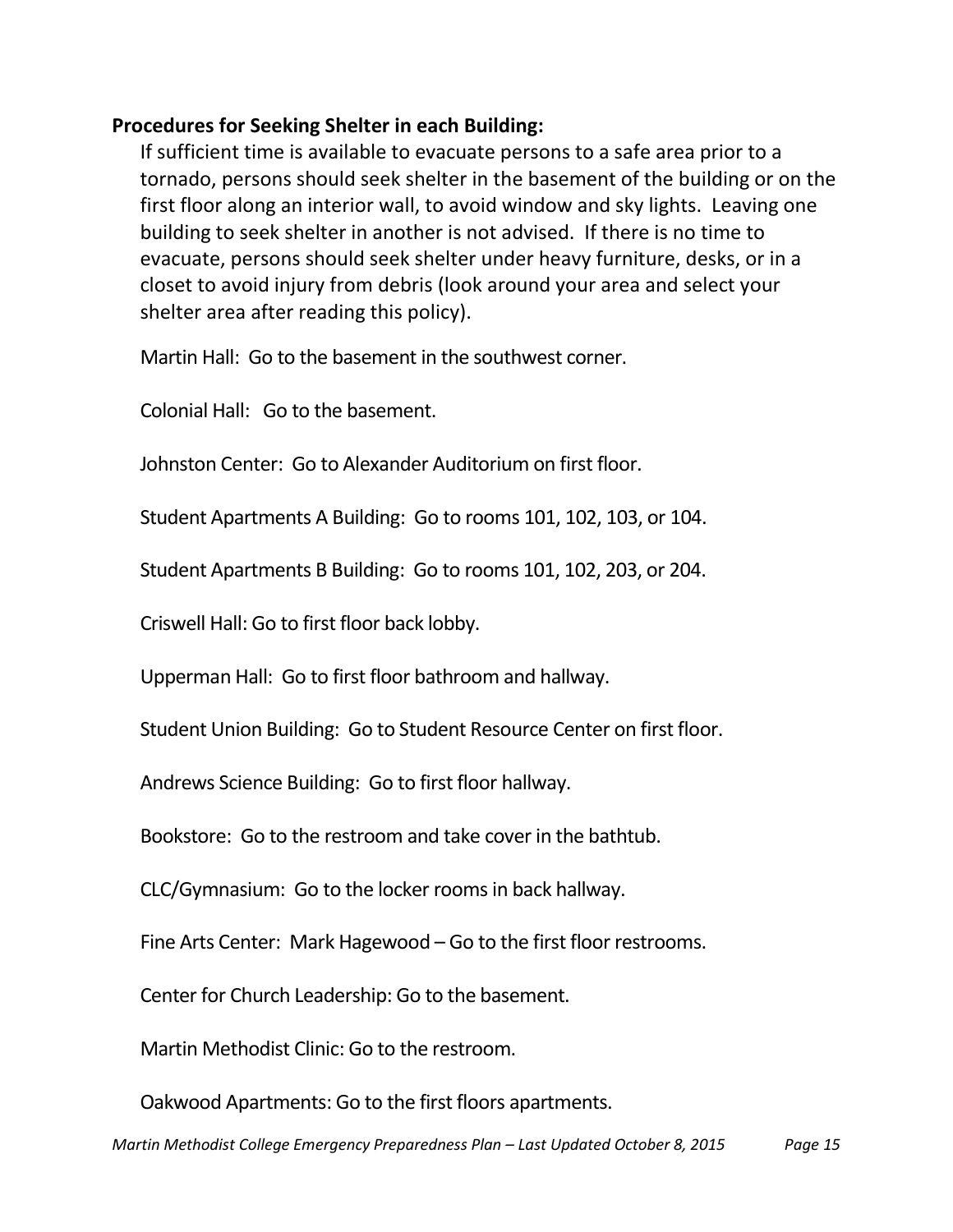#### **SEVERE THUNDERSTORMS & FLOODING**

#### **Flooding**

Exit the flooded area as quickly as possible. Call community emergency dispatch at 911 and provide your name, the flood problem, current conditions, and location. Do not hang up the phone until instructed to do so. Assist authorities on the scene with information as needed.

Avoid standing in flood waters to reduce the risk of electrocution.

#### **Severe Thunderstorms**

Severe thunderstorms include the possibility of damaging lightning, winds, hail and flash flooding. Students and personnel should go inside a sturdy building, staying away from windows. If lightning is heavy and frequent, computers and other electrical appliances should be turned off if they are not needed.

## **SNOW AND ICE STORMS**

Public warning is issued by the National Weather Bureau through the radio and television media when a severe snowstorm, blizzard, or ice storm is anticipated. Essential employees (Emergency Call List) will be notified by administrative officers if contingency plans or special duties are required of them. If necessary, emergency housing for stranded students and staff will be coordinated by the Campus Life Office, in cooperation with Residential Life.

The decision to suspend classes will be made by the Vice President for Academic Affairs. The Director of Communications will notify the local radio and television stations. If possible, the switchboard will be open to relay information. You may also check the College website [www.martinmethodist.edu](http://www.martinmethodist.edu/) for information concerning weather.

If you are off campus during inclement weather, you are to use your best judgment with regard to driving to campus.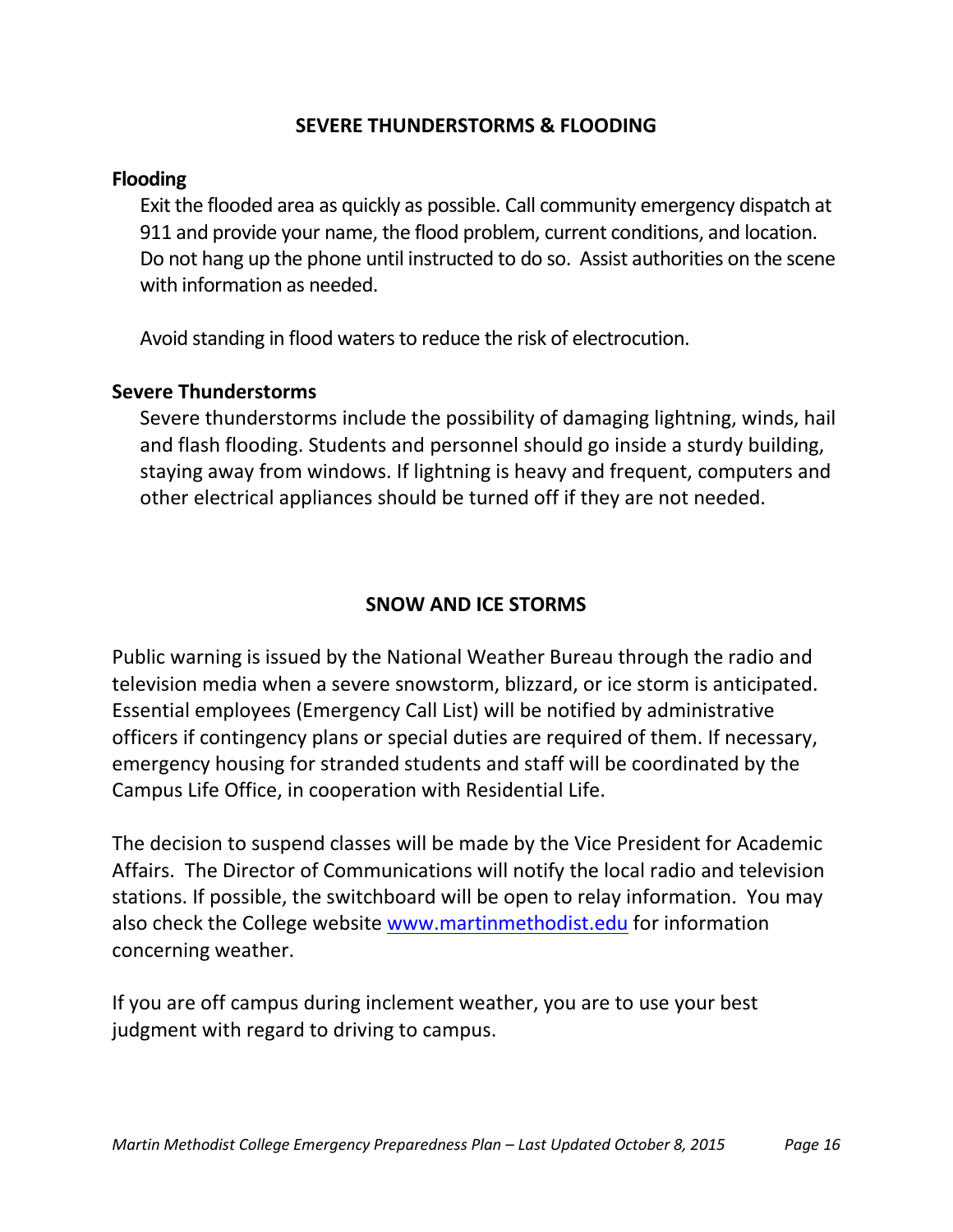## **EARTHQUAKE**

Earthquakes can occur at any time, without warning, and may last up to 3 minutes. Often, they are followed by aftershocks. In the event of an earthquake, students and personnel who are indoors should stay indoors; those outdoors should stay outdoors. The danger of falling debris and flying glass makes entering and exiting a building hazardous.

## During an earthquake remain calm and quickly follow the steps outlined Below:

(1) IF INDOORS, seek refuge in a doorway or under a desk or table and hold on. If nothing is available, brace yourself in a doorway or go to an interior hallway. Stay away from glass windows, shelves, heavy equipment, and other objects that may fall (bookcases, display cabinets). Protect your eyes and head. Do not use an elevator during an earthquake.

(2) IF OUTDOORS, move quickly to an open space away from buildings, trees, utility poles, and other structures. Lie down, face down. Caution: Always avoid power or utility lines.

(3) IF IN AN AUTOMOBILE, stop in the safest place available, preferably away from power lines and trees. Stop as quickly as safety permits, but stay in the vehicle for the shelter it offers.

(4) After the initial shock, evaluate the situation and if emergency help is necessary, call Campus Safety and Security. Protect yourself at all times and be prepared for aftershocks.

(5) Damaged facilities should be reported to the Emergency Coordinator. NOTE: Leaks and power failures create special hazards. Please refer to the section on Utility Failures.

(6) Once outside, move to your designated assembly points. Keep streets, fire lanes, hydrants, and walkways clear for emergency vehicles and crews. Know your designated assembly points.

(7) DO NOT RETURN TO AN EVACUATED BUILDING, unless told to do so by Emergency Personnel.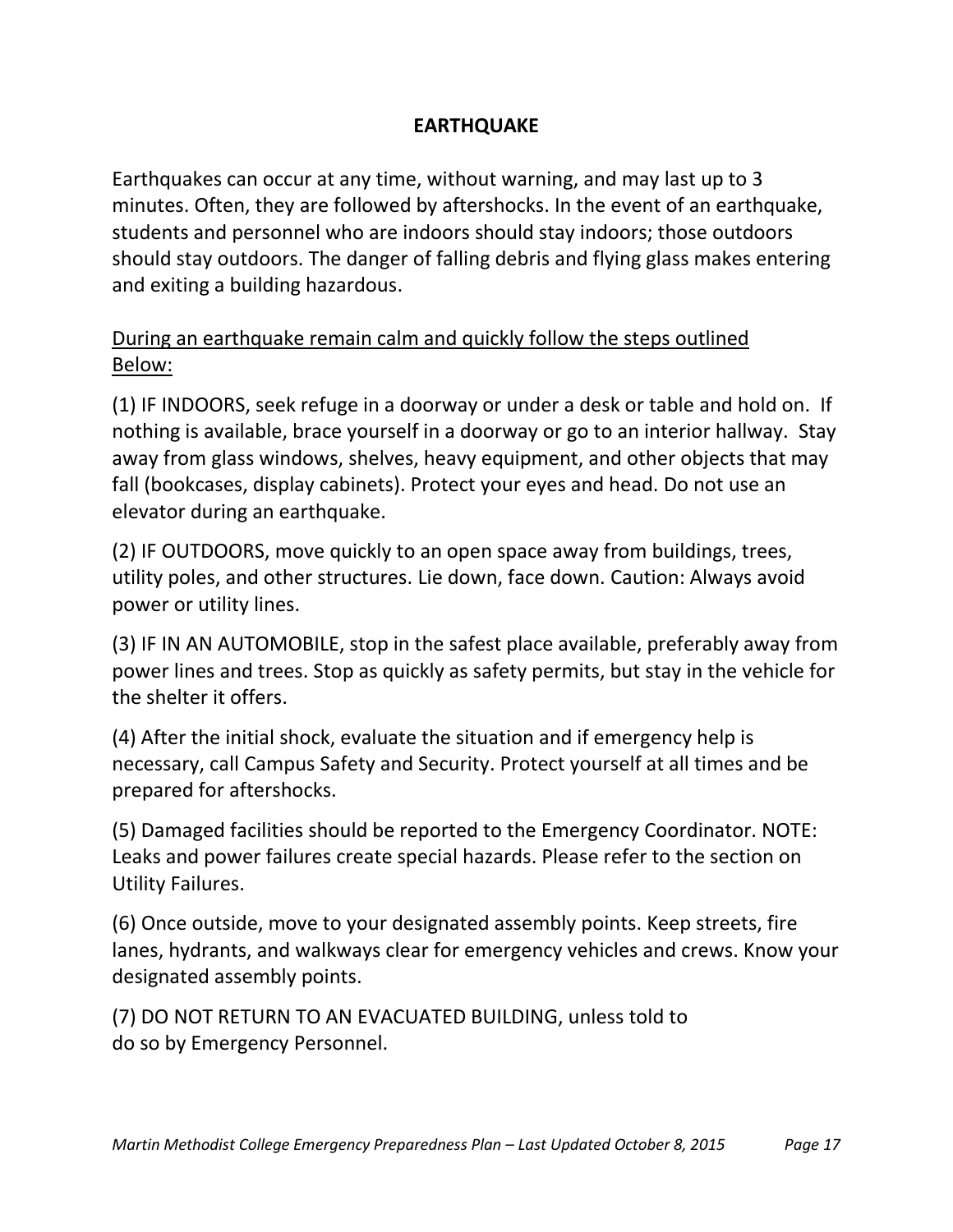#### **BUILDING EVACUATION INSTRUCTIONS**

When ordered to evacuate or when alarms are activated, always leave immediately.

- 1. Unless ordered otherwise by officials, building coordinators/alternates shall direct and ensure, to the extent practical, that a safe student and personnel evacuation is conducted. Treat all alarms as warning of an actual emergency.
- 2. All department heads, faculty, managers, and supervisors must help direct students, employees, visitors, and each other to obey evacuation instructions of emergency response personnel and/or building coordinators.
- 3. Building coordinators/assistants shall notify emergency personnel immediately upon their arrival at the scene concerning the status of the evacuation, the exact location of any injured or trapped persons, those waiting in designated areas for evacuation assistance, and any others who may be elsewhere in the building and any other relevant information on the emergency situation.

Exit quickly and calmly using nearest emergency escape routes, marked exits, and proceed to safe assembly location. Do not use Elevators.

- 1. Do not attempt to use elevators. Use only stairways in an evacuation.
- 2. Use clear, safe escape routes and exits and proceed to the nearest Safe Assembly Location shown on the building's evacuation map or to a location ordered by emergency response personnel. Do not return to an evacuated building until directed by College officials.
- 3. If possible, take your coat and keys, but do not take time to return to offices or lockers for personal possessions.
- 4. Where applicable, and if safe and possible, turn off laboratory gasses, exhaust fans, and close windows/doors as you exit.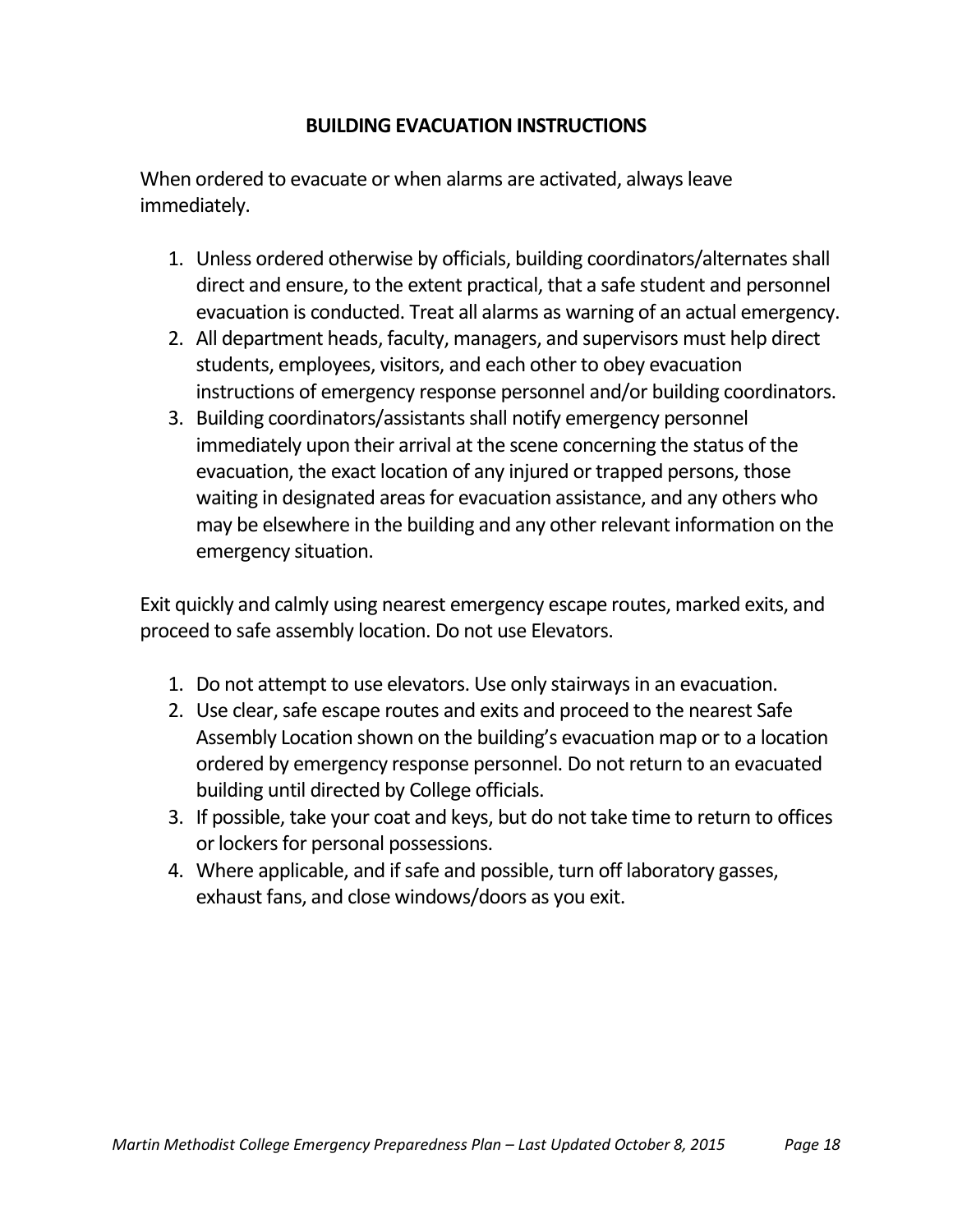Assist persons requiring evacuation assistance to get to designated areas for evacuation. Be alert for trapped, injured, or other persons needing assistance.

- 1. Do not try to transport individuals requiring assistance up or down stairwells until emergency personnel have arrived. Unless imminent life-threatening conditions exist, relocation of these individuals shall be limited to the designated areas for evacuation assistance
- 2. Notify emergency personnel immediately upon their arrival of the exact location of any injured or trapped persons, those waiting in designated areas for evacuation assistance, and any others who may be anywhere in the building.

#### **Facility Coordinators**

Andrews Science Building: Bookstore: Center for Church Leadership: Colonial Hall: Criswell Hall: CLC/Gymnasium: Fine Arts Center: Johnston Center: Maintenance Building: Martin Hall: Martin Methodist Clinic: Oakwood Apartments: Student Apartments: Student Union Building: Upperman Hall: Abernathy House

| Stanton Belford         | 931-424-4621 |
|-------------------------|--------------|
|                         |              |
| Margaret Jackson        | 931-309-0738 |
| Laura K. McMasters      | 931-309-6156 |
| <b>Daniel McMasters</b> | 931-424-7334 |
| Katherine Hamill        | 931-675-0137 |
| Jeff Bain               | 931-309-9872 |
| <b>Daniel McMasters</b> | 931-424-7360 |
| <b>Mandy Springer</b>   | 931-424-4061 |
| <b>Rick James</b>       | 931-309-1406 |
| Audra Hughes            | 931-424-4663 |
| <b>Kim Porterfield</b>  | 931-424-7338 |
| Tracy Bledsoe           | 423-506-6635 |
| Pat Ford                | 931-478-0728 |
| Tom Munger              | 256-509-6095 |
| Zayin Lake              | 931-292-8034 |
| Katherine Hamill        | 931-424-7381 |
|                         |              |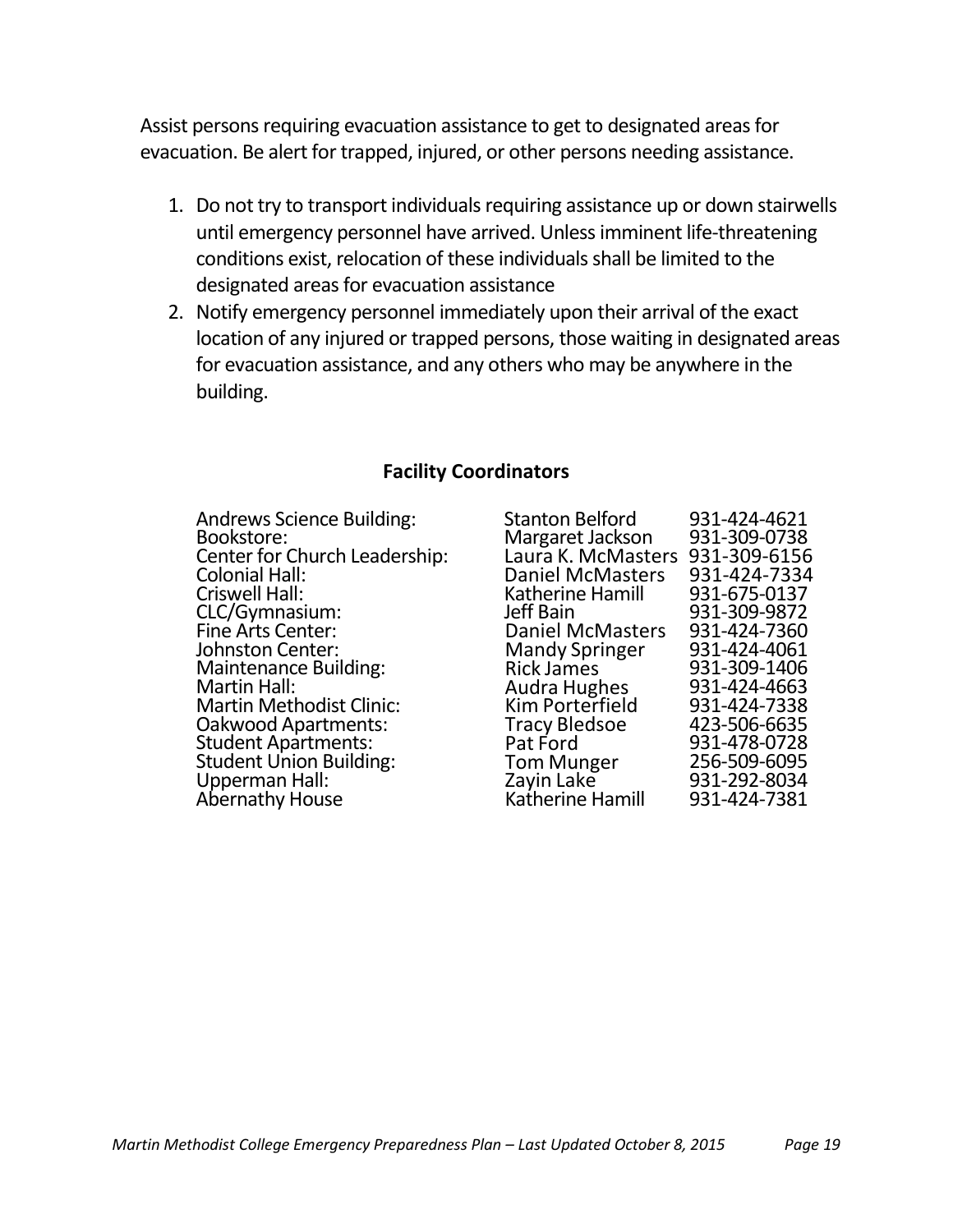#### **FIRE**

- In the case of fire or smoke call 911.
- Identify yourself.
- Give the location of the fire.
- Notify Campus Security and the Emergency Director at the earliest possible opportunity.
- If the Emergency Director is unavailable, notify the Response Plan Coordinator at the earliest possible opportunity.
- 1. Know the location of fire extinguishers, fire exits, and alarm systems in your area and know how to use them.
- 2. Maintaining the safety of every employee and student on campus is the top priority. If a minor fire appears controllable, call 911 and then use a fire extinguisher to put out the fire. Remember to direct the fire extinguishers charge toward the base of the flame. After the fire is extinguished, notify Campus Security unless they are already on the scene of the fire.
- 3. If a fire is controlled without calling 911, Campus Security should still be notified.
- 4. Large fires that do not appear controllable, immediately call 911. Then, evacuate all rooms, closing all doors to confine fire and reduce oxygen. Do not lock doors! As soon as possible, notify Campus Security and the Emergency Director.
- 5. When notified of fire, walk quickly to the nearest exit and alert others to do the same.
- 6. Everyone is expected to evacuate campus buildings in all alarm situations.
- 7. Assist individuals with disabilities in exiting the building! Smoke is the greatest danger in a fire, so stay near the floor where the air will be less toxic.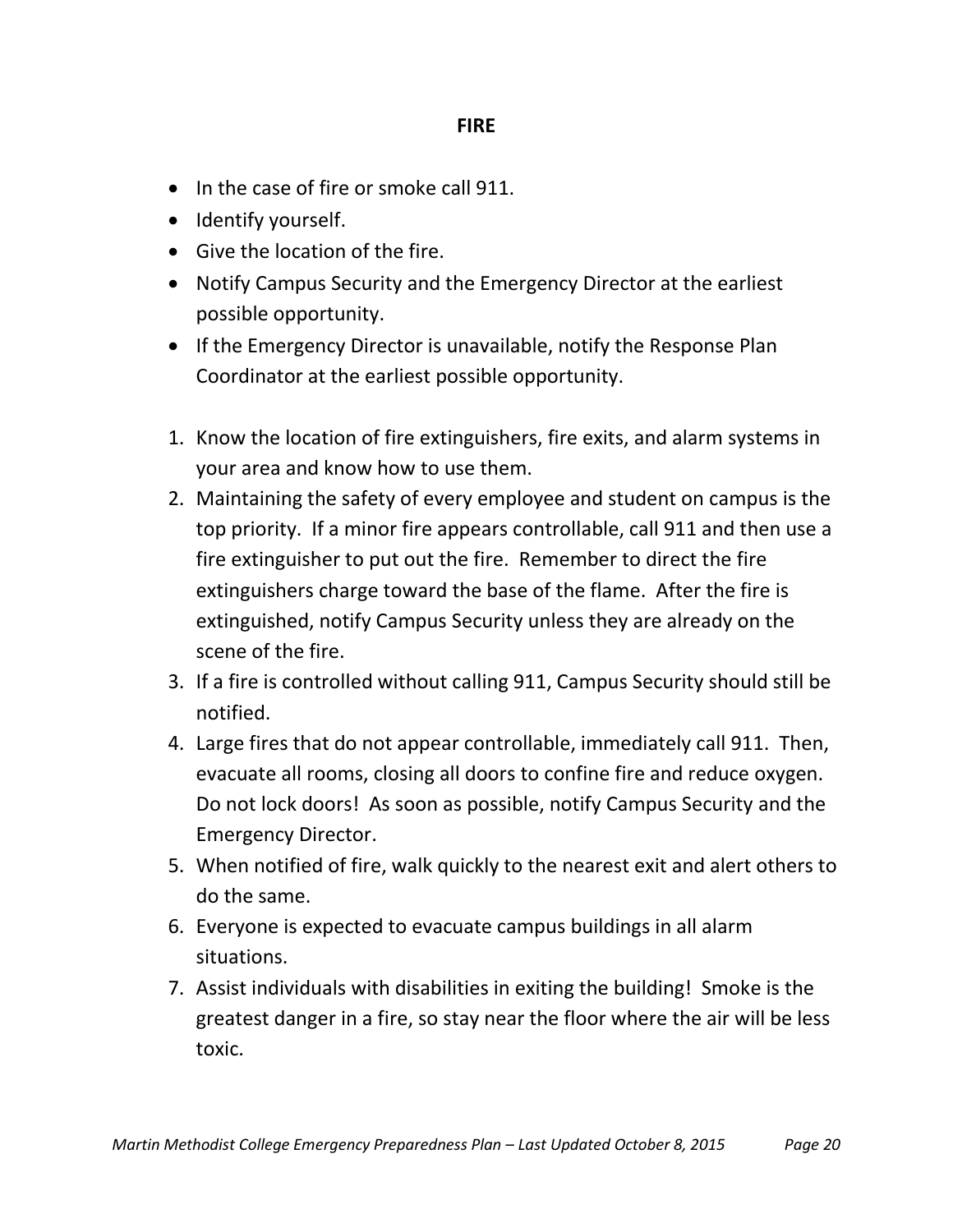- 8. Once outside, move to a clear area at least 500 feet away and move toward your evaluation location. Keep street, fire lanes, hydrants and walkways clear for emergency vehicles and crews.
- 9. Follow all instructions of the emergency preparedness teams.
- 10. An Emergency Command Post may be set up near the emergency site. To facilitate emergency operations, please stay away from the Command Post unless you have official business.
- 11. Do not return to an evacuated building unless you are given the "all clear" signal by the appropriate college personnel. The signal that the staff and students can return to an evacuated building will be initiated by the Emergency Response Team. Once the Emergency Director receives the "all clear" signal, he/she will communicate this to the appropriate college personnel, who will notify evacuated staff and students that they can return to the building.

Important Fire Information

It is important for all Martin Methodist College employees and students to be aware of the various types of fires and fire extinguishers.

Types of Fires- There are three types, or classes, of fires which are denoted by letter codes.

Class A: Used to denote wood, paper, cloth, trash, and other ordinary materials.

- Class B: Gasoline, grease, oil, paint, and other flammable liquids.
- Class C: denotes live electrical equipment.

Types of Fire Extinguishers- There are four basic types of fire extinguishers: Water: This should be used on Class A fires only.

- Dry Chemical (BC): This type of extinguisher discharges a sodium bicarbonate power and should be used in Class B and C type fires. Carbon dioxide  $(CO<sub>2</sub>)$  which discharges liquid carbon dioxide and should only be used on Class B and C type fire.
- ABC: This is a multi-purpose dry chemical extinguisher which discharges ammonium-phosphate power and can be used on any class of fire.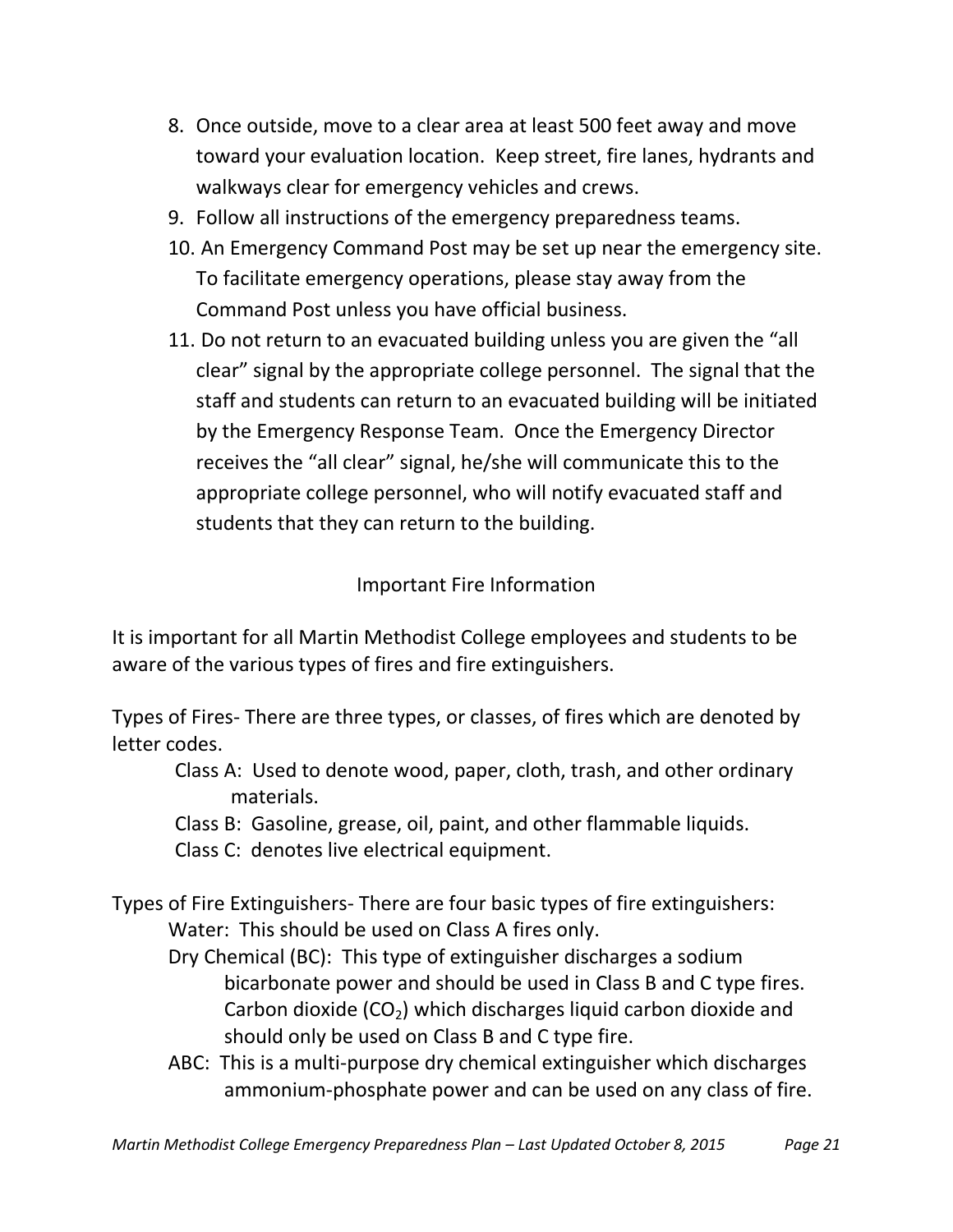Most fire extinguishers on campus are the ABC type and can be used for any type of fire. To operate an extinguisher, hold upright, pull ring pin on handle, squeeze the lever and sweep side to side.

Any employee who uses a fire extinguisher should report it to the maintenance department so the fire extinguisher can be recharged.

#### Evacuation Areas for Fire

| <b>Colonial Hall</b>            | Campus Green/Colonial Hall Parking Lot |
|---------------------------------|----------------------------------------|
| <b>Upperman Hall</b>            | Campus Green/Colonial Hall Parking Lot |
| <b>Johnston Center</b>          | <b>Campus Green</b>                    |
| <b>Gault Fine Arts Center</b>   | <b>Campus Green</b>                    |
| <b>Andrews Science Building</b> | <b>Campus Green</b>                    |
| <b>Martin Hall</b>              | <b>Campus Green</b>                    |
| <b>Student Union Building</b>   | <b>Campus Green</b>                    |
| <b>Criswell Hall</b>            | Campus Green/Adjacent Lot              |
| Center for Church Leadership    | <b>Campus Green</b>                    |
| <b>Student Apartments</b>       | Christian Life Center Parking Lot      |
| <b>Martin Methodist Clinic</b>  | Christian Life Center Parking Lot      |
| <b>Christian Life Center</b>    | Christian Life Center Parking Lot      |
| <b>Bookstore</b>                | Christian Life Center Parking Lot      |
| <b>Maintenance Office</b>       | Christian Life Center Parking Lot      |
| <b>Oakwood Apartments</b>       | Johnston Center Parking Lot            |
| <b>Abernathy House</b>          | <b>Campus Green</b>                    |
|                                 |                                        |

Each Building on campus has a posted evacuation plan.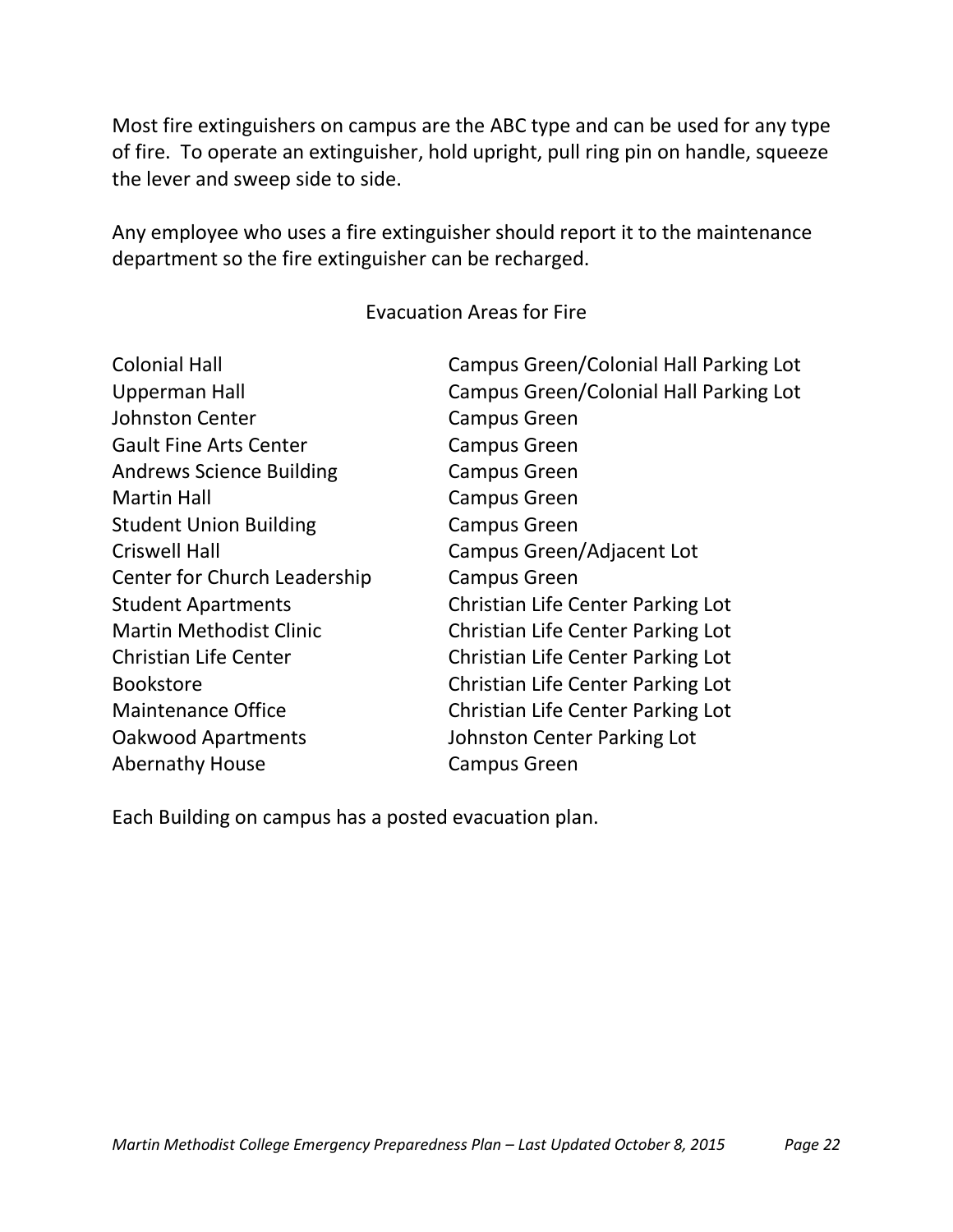## UTILITY FAILURE

This guide outlines the appropriate actions that should be taken and notifications that must be made during a power outage or utility failure to ensure the safety of the College's employees and students within the College's facilities, the protection of the College's property, and for the College to maintain business operations.

## **Scope**

A utility failure is any disruption in the services necessary for the safe and proper operation of a building including: electricity, water, heating, ventilation, air conditioning, telephone lines, internet access, and water utilities. A utility failure may be wide spread, or limited to specific building or area within a building. Power and utility outages may be advertised and scheduled in advance to perform preventative maintenance. Activities and operations within the building should be rescheduled or cancelled whenever critical utilities, as noted above, are out of service.

## **Preparation**

Scheduled power or utility outages notifications will be made by e-mail or the early alert text message system. In the event of a utility failure there are actions that should be taken to protect equipment and assist in the safe evacuation of affected area.

**Emergency Lighting and Egress***:* Not all College facility areas are equipped with emergency lighting or illuminated emergency exit signs. If you work in an area that is not equipped with emergency lighting consider purchasing a battery or wind-up powered flashlights.

**Equipment and Data Protection***:* All sensitive equipment should be connected to a fusible power-strip or surge protector. Some equipment may require an uninterruptible power supply (UPS) system to ensure that it does not sustain damage during a power outage, loose valuable data, or to ensure it does maintain power long enough to power down through a routine or emergency shutdown sequence. Change computer settings to frequently auto-save data and utilize shared drives such as MESA, which are backed up daily by the Information Technology Unit.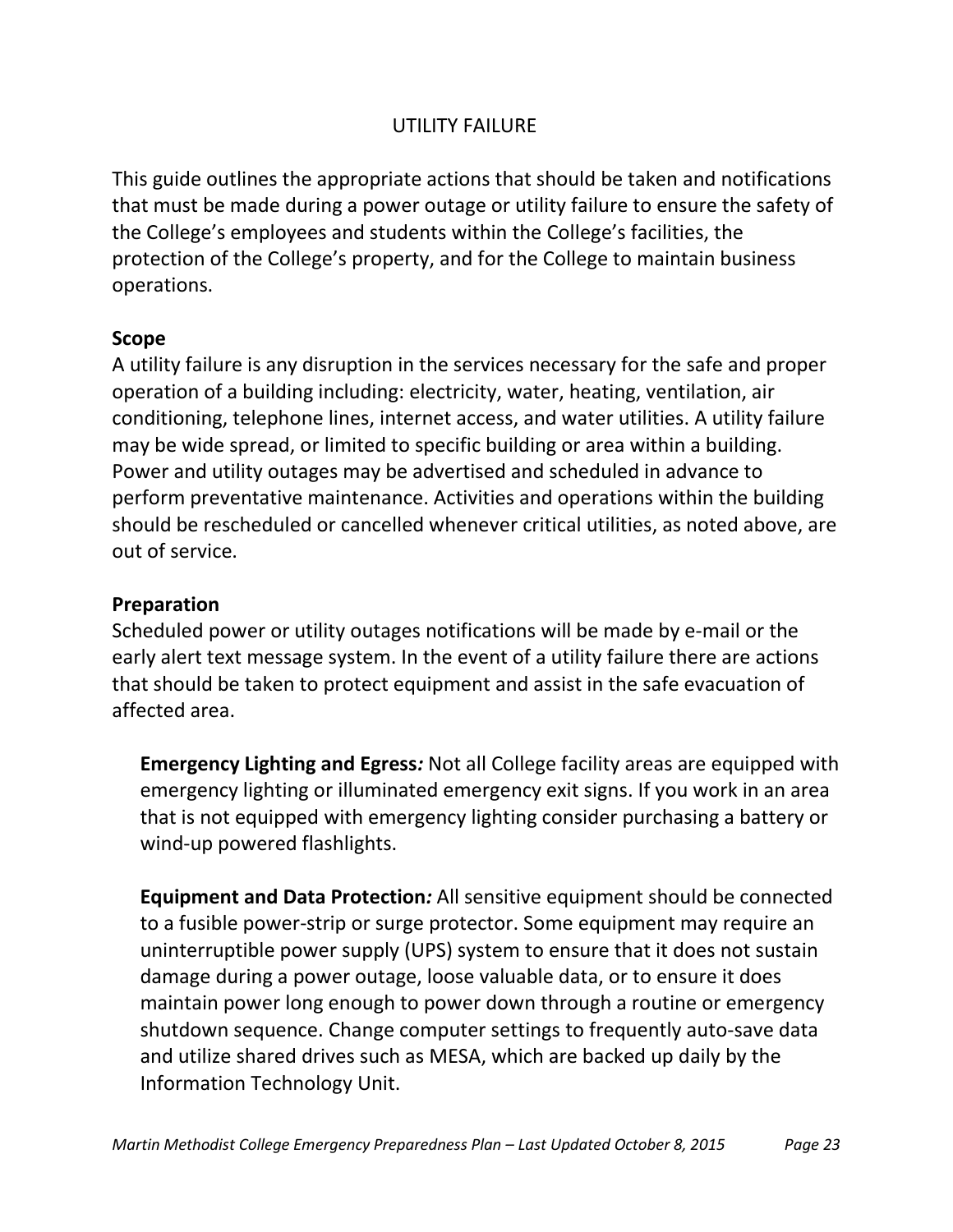## **Response Procedures**

The following procedures must be followed whenever a utility failure occurs:

- Report the utility failure to Facilities Management (931) 424-7379 or (931) 309-8026.
- Discontinue all non-essential work until utilities are restored.
- If required for safety reasons, exit the building and assist faculty, staff, and students who may not be familiar with evacuation procedures or the building floor plan.
- If it is unsafe to exit the building relocate to an area that has sufficient ambient light to avoid injury such as a lobby or conference room with windows.
- If emergency lighting is unavailable, remain calm, contact Campus Safety (931) 703-5081, provide your location, and request assistance.
- If you are unable to use a cell phone or desk phone to call for assistance or report a utility failure, locate a fax machine with phone handset. Fax machine phone lines should remain operational during a power outage.
- If a building is evacuated due to a utility failure, the building may not be reoccupied until the Emergency Director determines that the building is safe for personnel and students to reenter.

If you are required to evacuate a building it is suggested you take all personal belongings with you and secure the area before leaving. In the event of a power failure, electronic access systems should remain operational using battery backup for a limited period of time following the power outage.

**Sanitation:** To maintain sanitary conditions, restrooms must not be used whenever a disruption in water service occurs. Consider using antiseptic wipes or waterless hand sanitizer to disinfect your hands which can be kept in the office in case of an emergency.

## **Gas Leak**

Natural gas is non-toxic, colorless, odorless, and combustible. For safety and detection, Pulaski Gas adds an unpleasant odorant called mercaptan (smells like rotten eggs) to the natural gas traveling through most of the pipelines. If you suspect a natural gas leak or other gas emergency situation: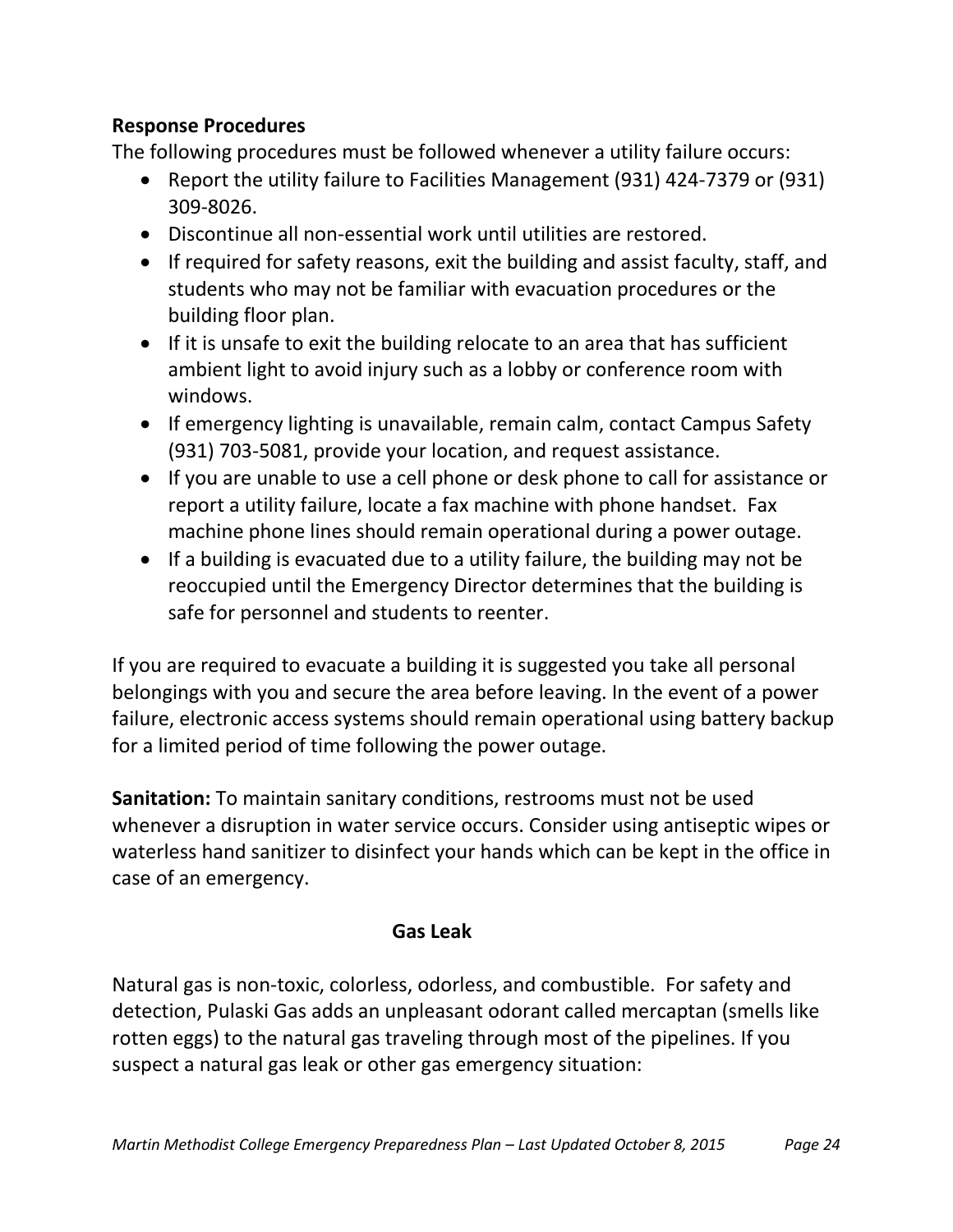- Evacuate the area immediately and warn others as you exit the building if it is possible to leave the area.
- Do nothing that could create an ignition source. Do not use any type of phone or battery-powered equipment. Do not turn electrical equipment or light switches on or off.
- From a safe location, contact Campus Security.
- Do not attempt to locate the source of the odor or re-enter the area.

#### **Suspension of Work**

Many life safety systems (i.e. fire suppression and alarm systems, security systems, and emergency lighting) are dependent upon the proper operation of utilities to function. Critical utility outages demand that all activities within the affected spaces be suspended until utilities are restored.

## **Utility Providers**

Pulaski Electric Service: (931) 363-2522 Natural Gas Department of Pulaski: (931) 363-1752 City of Pulaski WATER: (931) 363-1209

Assemble a Disaster Supplies Kit

You may need to survive on your own after a disaster. This means having your own food, water, and other supplies in sufficient quantity to last for at least 24 hours. Local officials and relief workers will be on the scene after a disaster, but they cannot reach everyone immediately. You could get help in hours, or it might take days.

Basic services such as electricity, gas, water, sewage treatment, and telephones may be cut off for days, or even a week or longer. Or, you may have to evacuate at a moment's notice and take essentials with you. You will probably not have the opportunity to shop or search for the supplies you need.

A disaster supplies kit is a collection of basic items that you may need in the event of a disaster.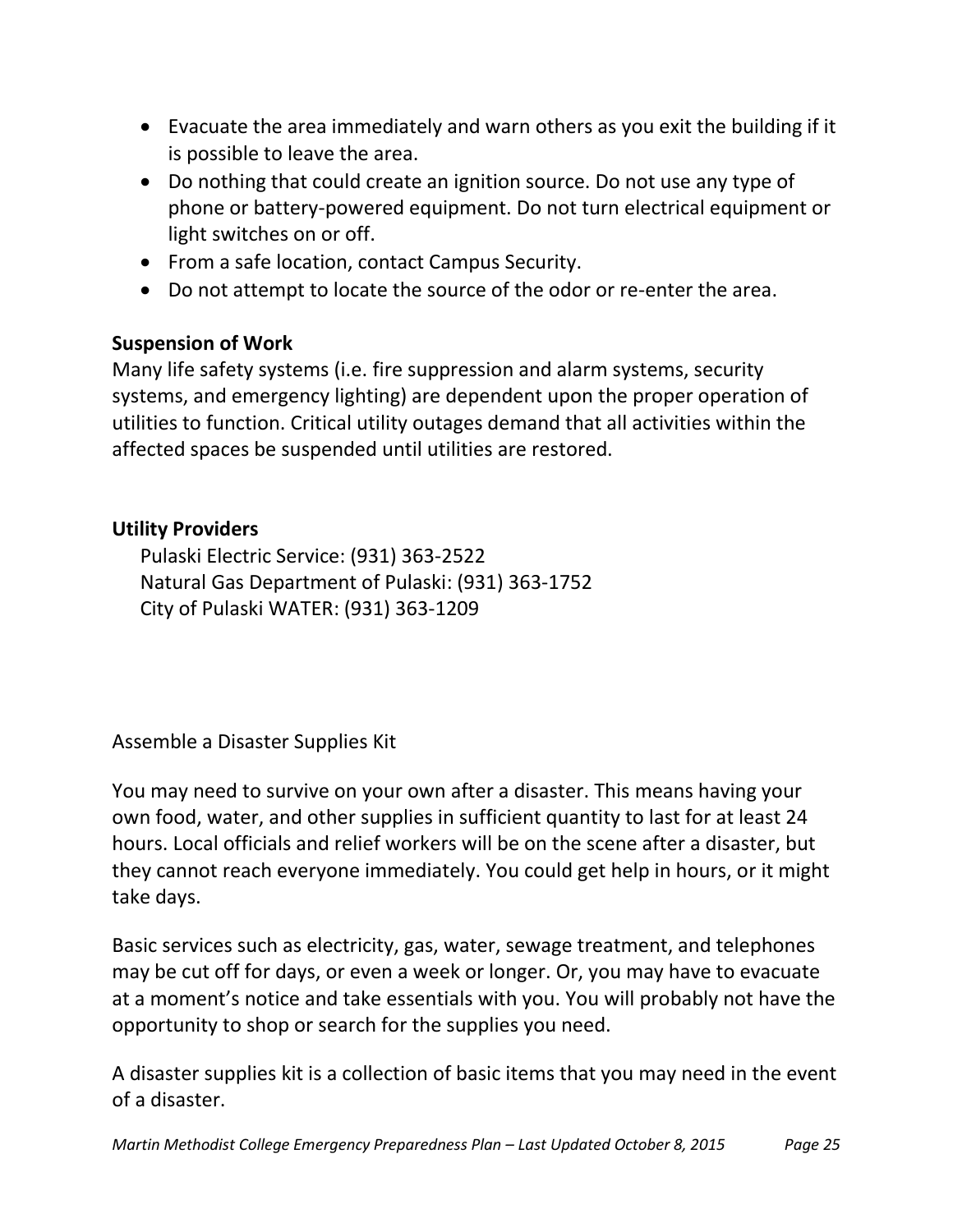## **Basic Disaster Supplies Kit**

The following items are recommended for inclusion in your basic disaster supplies kit:

- A day supply of non-perishable food.
- One gallon of water, small commercial bottles are preferred.
- Portable, battery-powered radio and extra batteries.
- Flashlight and extra batteries.
- Sanitation and hygiene items (moist wipes and toilet paper).
- Waterless hand sanitizer
- Whistle.
- Extra clothing.
- Photocopies of credit and identification cards.
- Cash and coins.
- Special needs items, such as prescription medications, eye glasses, contact lens solutions, and hearing aid batteries.

Store your Disaster Supply kit in an easily accessible location, under your bed or in your car trunk. For more information look at the FEMA website:

## [http://www.fema.gov/areyouready/assemble\\_disaster\\_supplies\\_kit.shtm](http://www.fema.gov/areyouready/assemble_disaster_supplies_kit.shtm) NOTES:

If water is disrupted and we know it will be out for 8 or more hours, Can we keep toilets working by pumping our swimming pool water into some bathroom(s)? Where would we get portable toilets? How long would take to get them setup? Should we have some in storage?

A generator for the computer room could keep phone lines during a power outage.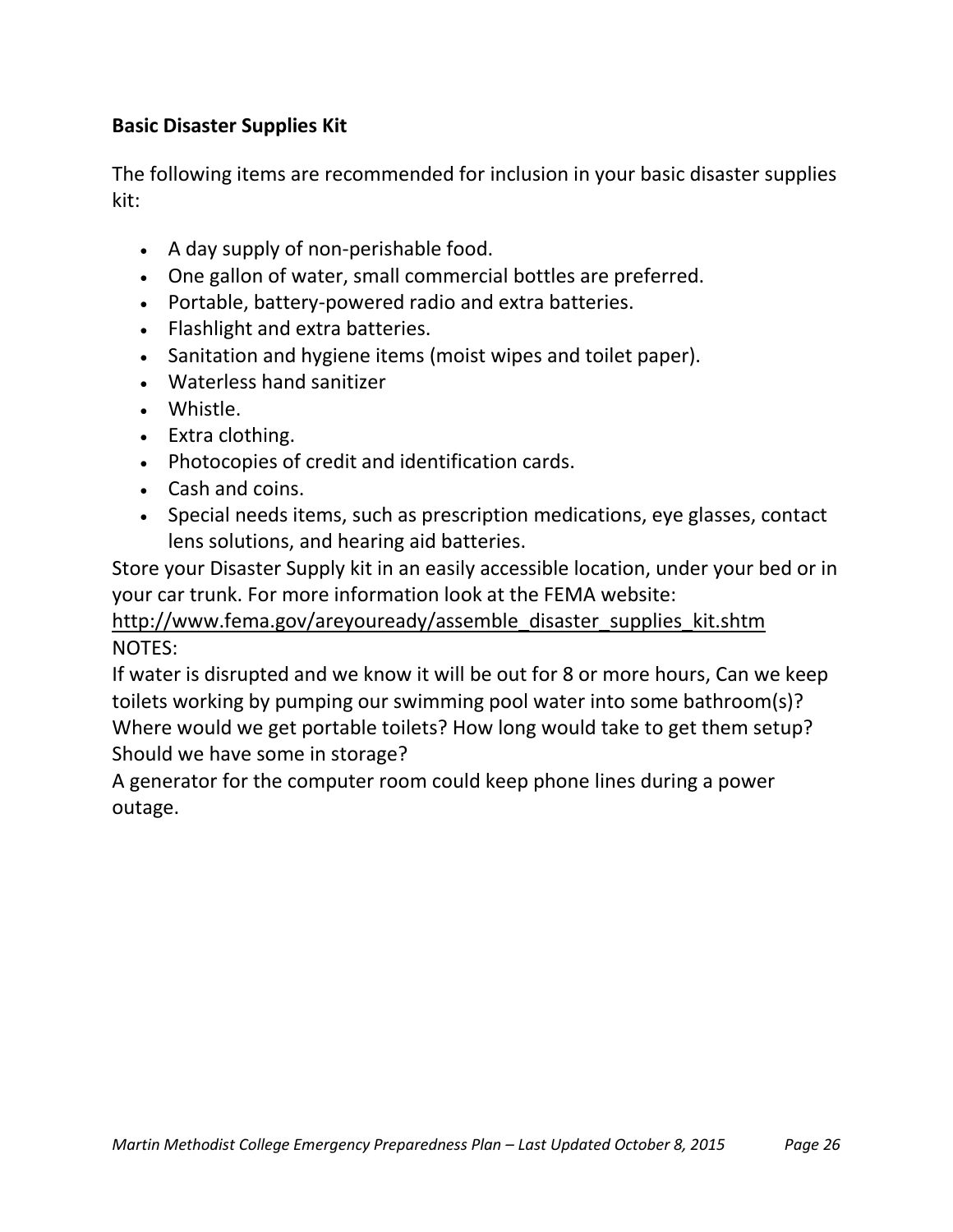#### BOMB THREAT

This policy has been developed to aid Martin Methodist College personnel and students in the safe response to a bomb threat or the discovery of a suspicious device on campus. No policy can address all circumstances that may manifest. This policy is a general response to bomb threats. Should conditions or circumstances arise that are not covered under this policy, it is the position of the College that caution and care be paramount in any actions taken at all times and that the safety of our students and personnel is the dominant concern of Martin Methodist College.

#### **Bomb Threats by Phone**

If possible it is desirable that more than one person listens in on a bomb threat call. To accomplish this, a covert signaling system should be designed and practiced by the person(s) who normally answers incoming calls and the person(s) who serve as a second or relief in the primary receptionist's absence. When a bomb threat is received, remain calm. A calm response to the bomb threat caller should result in obtaining the best information from the caller. This is especially true if the caller wishes to avoid injuries or deaths. If told that the building is occupied or cannot be evacuated in time, the caller may be willing to give more specific information on the bomb's location, components, or method of initiation. The bomb threat caller is the best source of information about the bomb so try to obtain as much information as possible.

When a bomb threat is called in:

- Keep the caller on the line as long as possible. Politely act as if you did not understand the initial message and ask him/her to repeat the message. Record or write down every word spoken by the caller.
- Inform the caller that the building is occupied and the detonation of a bomb could result in death or serious injury to many innocent people.
- $\bullet$  If possible ask the caller:
	- 1. When will the bomb explode?
	- 2. Where is it located?
	- 3. What does it look like?
	- 4. What kind of bomb is it?
	- 5. What will cause it to explode?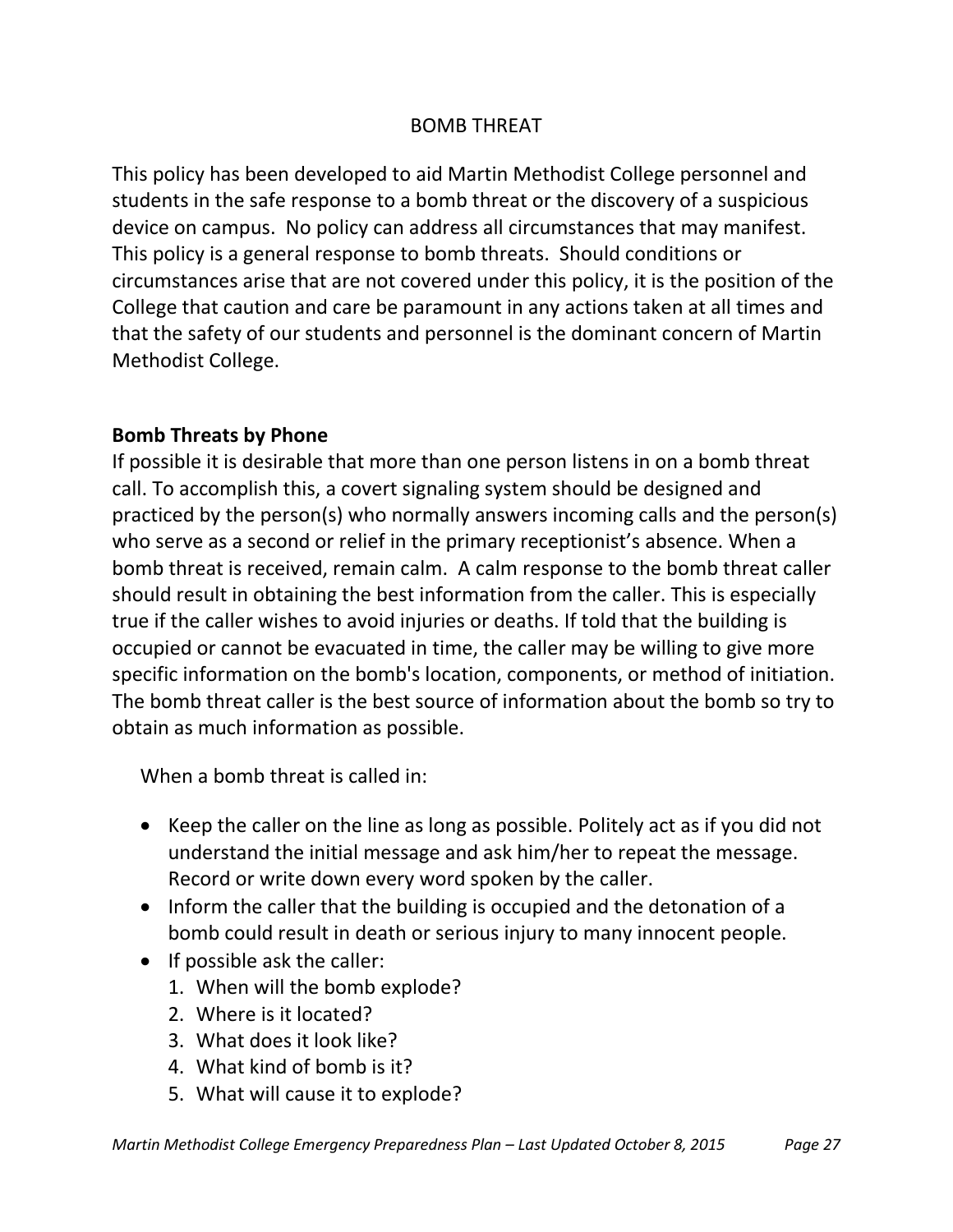- 6. Did you place the bomb?
- 7. Why are you doing this?
- 8. Where are you calling from?
- 9. What is your address?
- 10.What is your name?
- You may not get answers to any or all of the preceding questions, but any information you can obtain may prove to be helpful.
- Be particularly attentive to background noises, such as motors running, music playing, and any other noise which may give a clue as to the location of the caller.
- Listen closely to the voice (male, female), voice quality (calm, excited), accents, and speech impediments.
- Immediately after the caller hangs up, report the threat to the Emergency Director.
- Report the bomb threat immediately to 911.
- Remain available, as law enforcement personnel will want to interview you.

## **Bomb Threats by Letter, Written Messages, or Electronic Media**

When a written threat is received, save all materials, including any envelope or container. Once the message is recognized as a bomb threat, unnecessary handling of the paper or envelope should be avoided. Every possible effort must be made to retain evidence such as fingerprints, handwriting or typewriting, paper, and postal marks. These will prove essential in tracing the threat and identifying the writer. Do not allow other people to handle the materials. Do not place the materials in a plastic sleeve, bag or other such container. Let law enforcement personnel decide what they wish to do with the evidence.

Written messages are often times associated with generalized threats and extortion attempts, but whatever the motive when a written threat or written warning of a specific device is received it should never be ignored.

Upon receipt of a written threat the recipient should immediately inform the Emergency Director.

## **Suspicious Object Located**

It is imperative that when MMC personnel are notified about a suspicious object or device they should under no circumstances move, jar or touch a suspicious object or anything attached to it or allow anyone else to do so. If the suspicious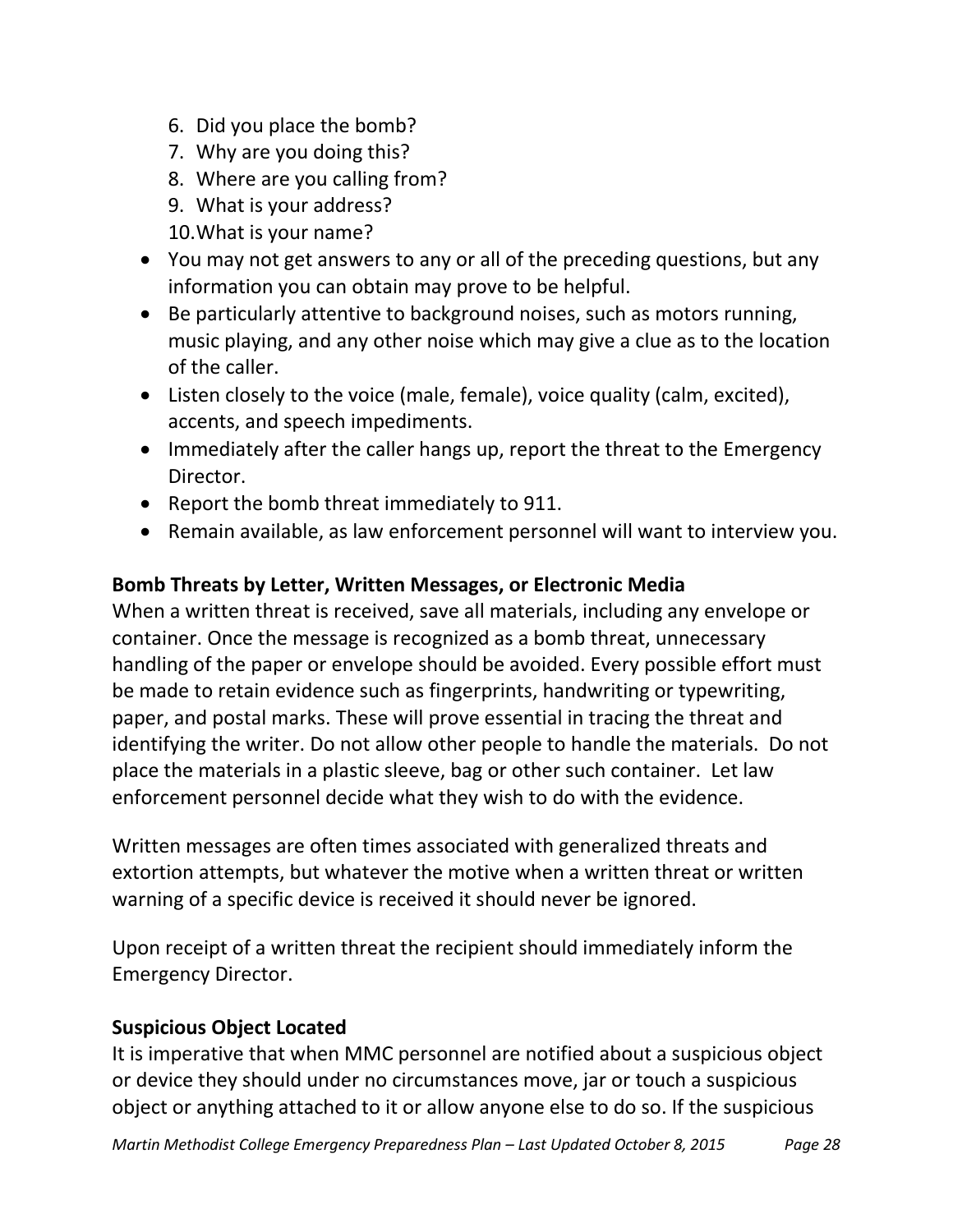object is located in a room, do not turn on or off the room lights. Do not step on mats, clothing or materials on the floor. Do not pick up a flashlight if one is found near the object. Do not turn on or off any flashlights found near suspicious objects. If a suspicious object appears to have malfunctioned or not detonated, do not pick it up, touch it or move the object. Do not use a cell phone anywhere near a suspicious object or device or allow anyone else to do so. Do not use walkie-talkies near a suspicious object or device. The removal or disarming of a bomb must be left to the professionals in explosive ordnance disposal (EOD). When a suspicious object is discovered, the following procedures are recommended:

- 1. Report the location and an accurate description of the object to Emergency Director. This information should be relayed immediately to 911. Responding officers should be met and escorted to the scene.
- 2. Evacuate the building.
- 3. Identify the danger area, and block it off as a clear zone of at least 300 feet, including floors below and areas above the object.
- 4. Do not permit reentry into the building until the device has been removed/disarmed, and the reentry has been cleared by the Emergency Director.

## **Head Residents and Resident Assistances' Responsibilities**

If you are informed by anyone that your building has received a bomb threat, you should:

- 1. Make sure the Emergency Director has been notified. If they have not been notified, contact Campus Security and provide the following information:
	- a. Who received the bomb threat? (Officers will want to talk to with the person who received the original call).
	- b. The exact time the threat came in.
	- c. What area was threatened?
- 2. Do not touch any item that is not identifiable as belonging in the area or building. If you find anything, contact the Emergency Director immediately and secure the area and ask all persons to leave the area or room. Do not re-enter until emergency personnel arrive.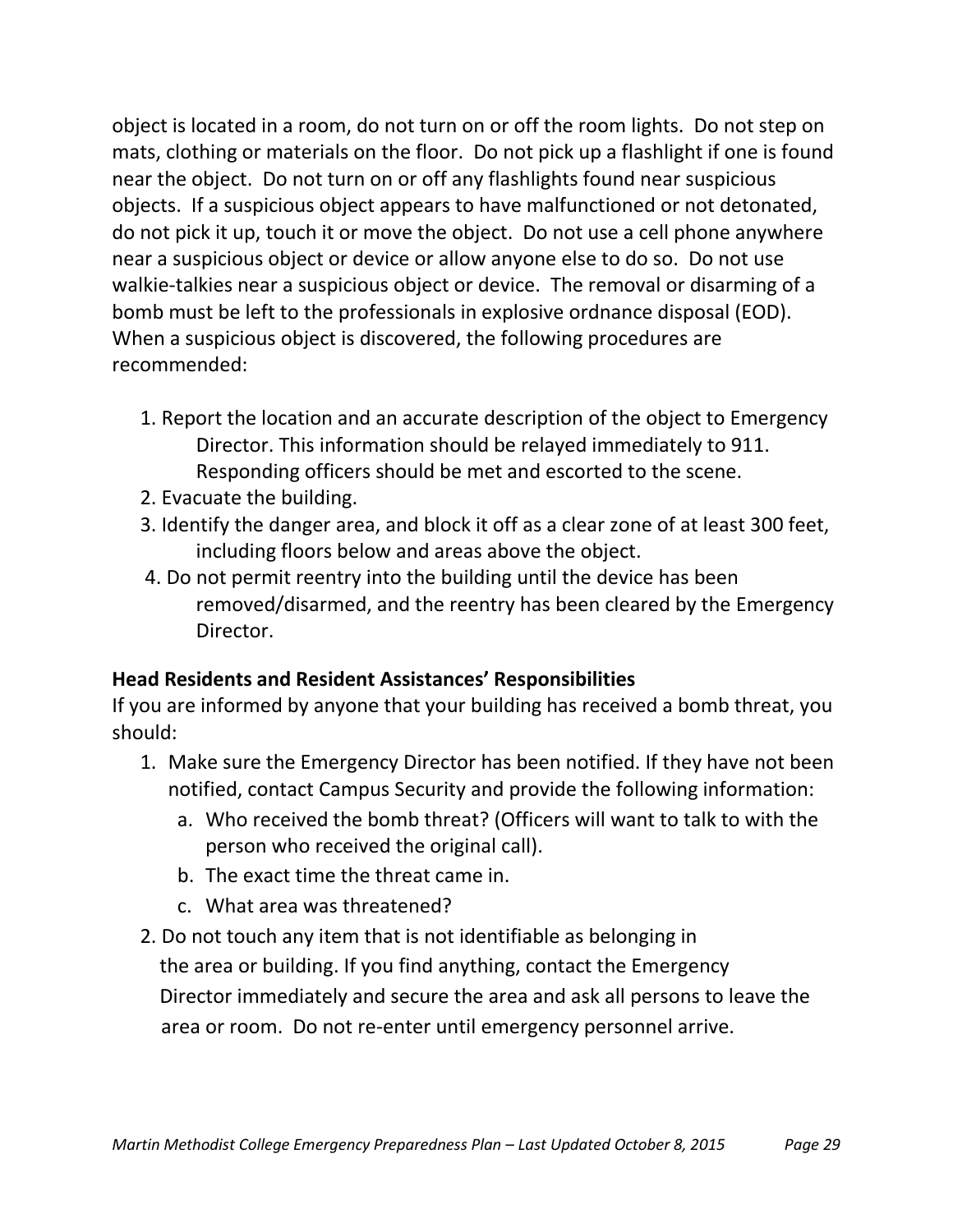- 3. Evacuate only if directed by the Emergency Director. Follow your building's normal evacuation procedures.
- 4. Do not pull the fire alarm. Emergency personnel may activate the fire alarm system to assist in evacuation, but only after they evaluate the circumstances and location of the threat.
- 5. Provide calm leadership for colleagues and students. Speak slowly and distinctly when giving instructions. The main consideration is a safe and orderly evacuation of the area or building until it is found to be safe to reenter.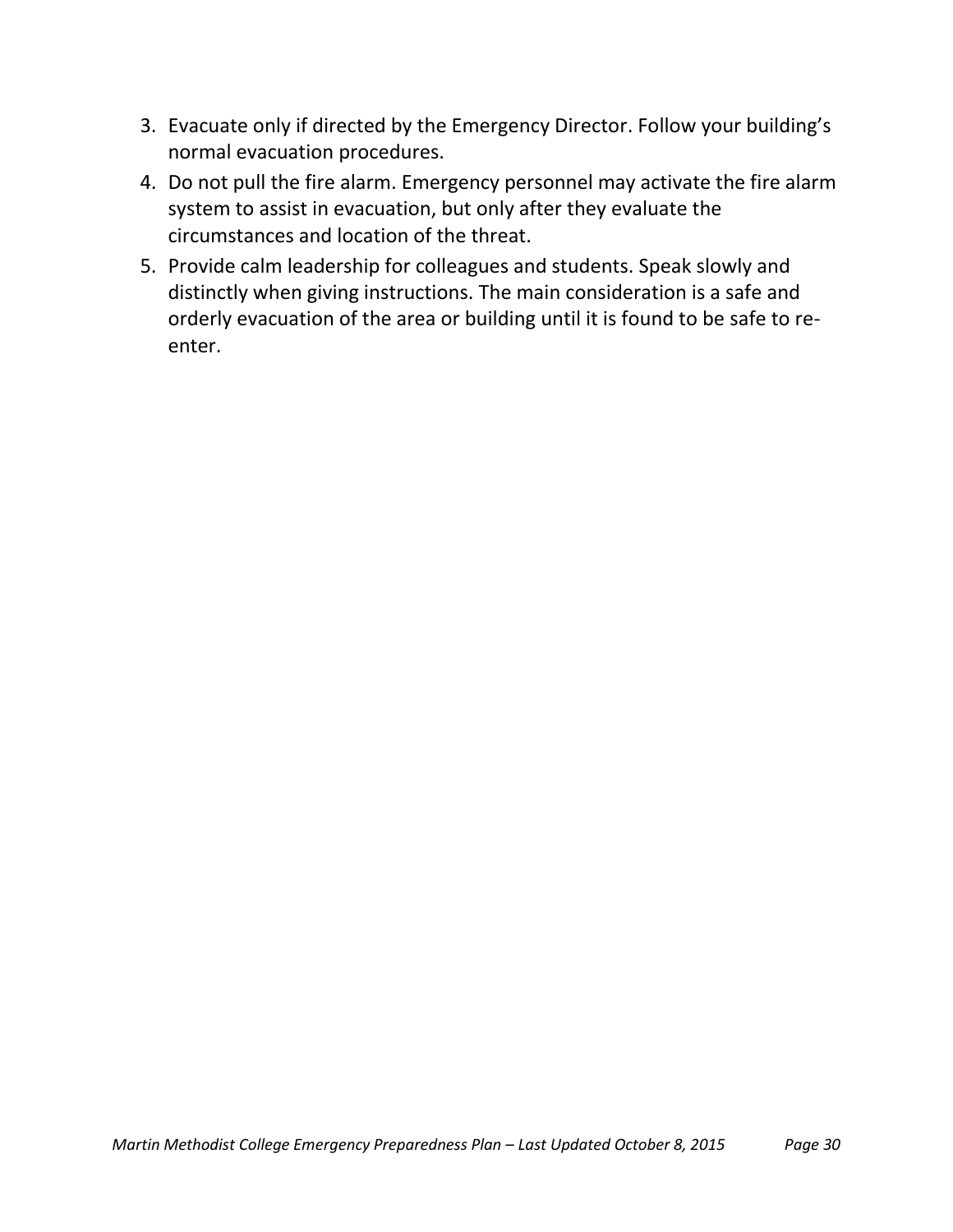## HAZARDOUS ACCIDENTS

Any natural disaster may have consequential side effects, which threaten life and/or property. Warning of a hazardous accident is usually received from the fire or police department or from the Emergency Response Team when such an accident or condition occurs near the campus. Examples of potential hazards involving harmful chemicals include: an overturned tanker, truck, train, a broken fuel line, or an accident in a commercial establishment that uses chemicals.

In the event of a hazardous accident with campus impact, the Emergency Plan will be initiated, with a control center established and the Emergency Response Team assuming responsibility for handling the situation.

They will act on specific instructions from local authorities as to evacuation or other measures to protect students, faculty and staff.

## **Major Chemical Spills**

## **If spill originates inside:**

- 1. Any spillage of a hazardous chemical or radioactive material is to be reported immediately to Maintenance at 931-309-7977 and the Fire Department at 911.
- 2. When reporting, be specific about the nature of the involved material and exact location. Maintenance will contact the necessary specialized authorities and medical personnel.
- 3. Any person on site should evacuate the affected area at once*.* When evacuating, stay UPWIND, UPSTREAM, and UPGRADE OF SPILLAGE.
- 4. Anyone who may be contaminated with a radioactive material must stay isolated from others. If it is a chemical contamination, wash affected area immediately for 15 minutes. Required first aid and clean-up by specialized authorities should be started at once.
- 5. If necessary, follow evacuation procedures.
- 6. Assist individuals with disabilities and those that may need help in exiting the building.
- 7. Do not return to an evacuated building unless the "all clear" signal is given by the Emergency Director.
- 8. Do not take unsafe actions such as lighting matches, candles, etc.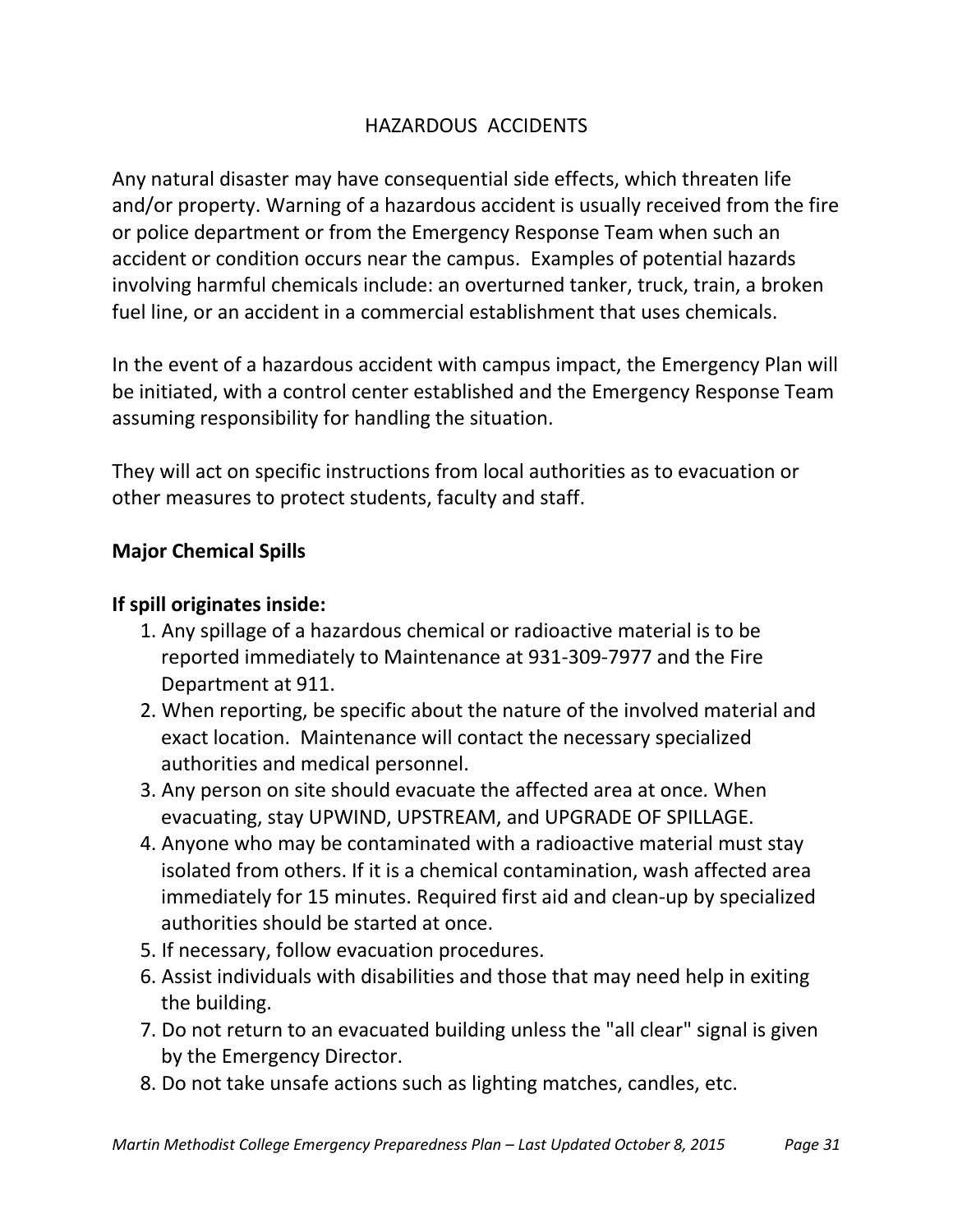## **If spill originates outside:**

- 1. Immediately call Maintenance at 931-309-7977 to report the accident.
- 2. Stay upwind, upstream, and upgrade of spillage.
- 3. Leave the area when you are instructed to do so.
- 4. Take care to avoid fumes or fires.

#### **Transportation Disaster**

#### **In the event of a downed aircraft (crash) on campus:**

- 1. Immediately take cover under tables, desks and other such objects which will give protection against falling glass or debris. Hold onto the furniture, if possible.
- 2. When safe to do so, notify the Fire Department (911) and Maintenance at 931-309-7977. Give your name and describe the location and nature of the emergency.
- 3. Assist individuals with disabilities and those who may need assistance in exiting the building.
- 4. Do not return to an evacuated building unless the all clear signal is given by the Emergency Director. Do not take unsafe actions, such as returning to the building before it has been declared safe, getting too close to the accident, or lighting matches, candles.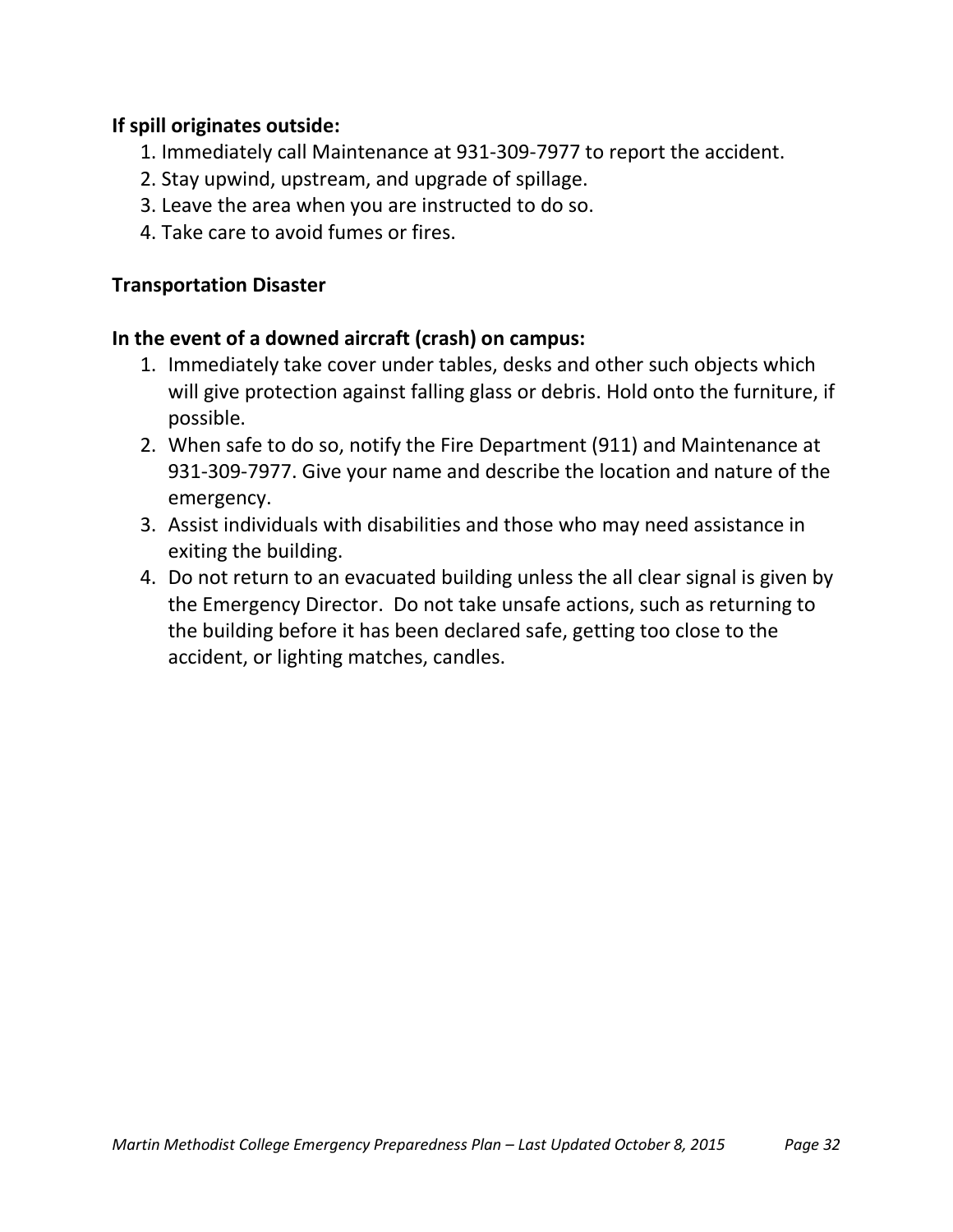## VIOLENT OR CRIMINAL BEHAVIOR

## **In the event of an imminent threat to personal safety or property:**

- Call 911. Remember that in Pulaski 911 is central dispatch for all police, fire and emergency services 24 hours per day whether it is an emergency call or not.
- Answer all the questions that the 911 Dispatcher asks of you and stay on the phone until the Dispatcher tells you to hang up.
- In all cases*,* contact Campus Security at (931)703-5081 and the Emergency Director at (931) 309-1476 at the earliest possible opportunity.

## **General Guidelines:**

It is the responsibility of every staff, faculty member, and student to take any threat or violent act seriously and to report acts of violence to the appropriate authorities as set forth in this plan. Notify Campus Security at (931)703-5081 when you become aware of any order of protection or incidents of domestic violence involving yourself, co-workers and/or students.

Martin Methodist College will support criminal prosecution for any act of physical violence against a College employee or student while on campus. With the help of the Pulaski Police Department, Martin Methodist College will help to enforce orders of protection and/or ban threatening persons from College property. If an incident evolves into a crime, Campus Security will contact the Pulaski Police Department to assist in taking control of the situation.

## **What to do if an actual violent situation occurs:**

- Call Campus Security at (931)703-5081. Campus Security will coordinate necessary actions in the event of a violent incident in the workplace.
- Should gunfire or discharged explosives hazard the campus, take cover immediately and call 911 as soon as possible.
- Lock yourself in a classroom or office if you are unable to evacuate the building safely.
- If confronted, remain calm, speak calmly, and clearly.
- Do not challenge, bargain, or make promises you cannot keep with the person.
- Listen attentively.
- If it can be done safely, clear the area of other personnel and students.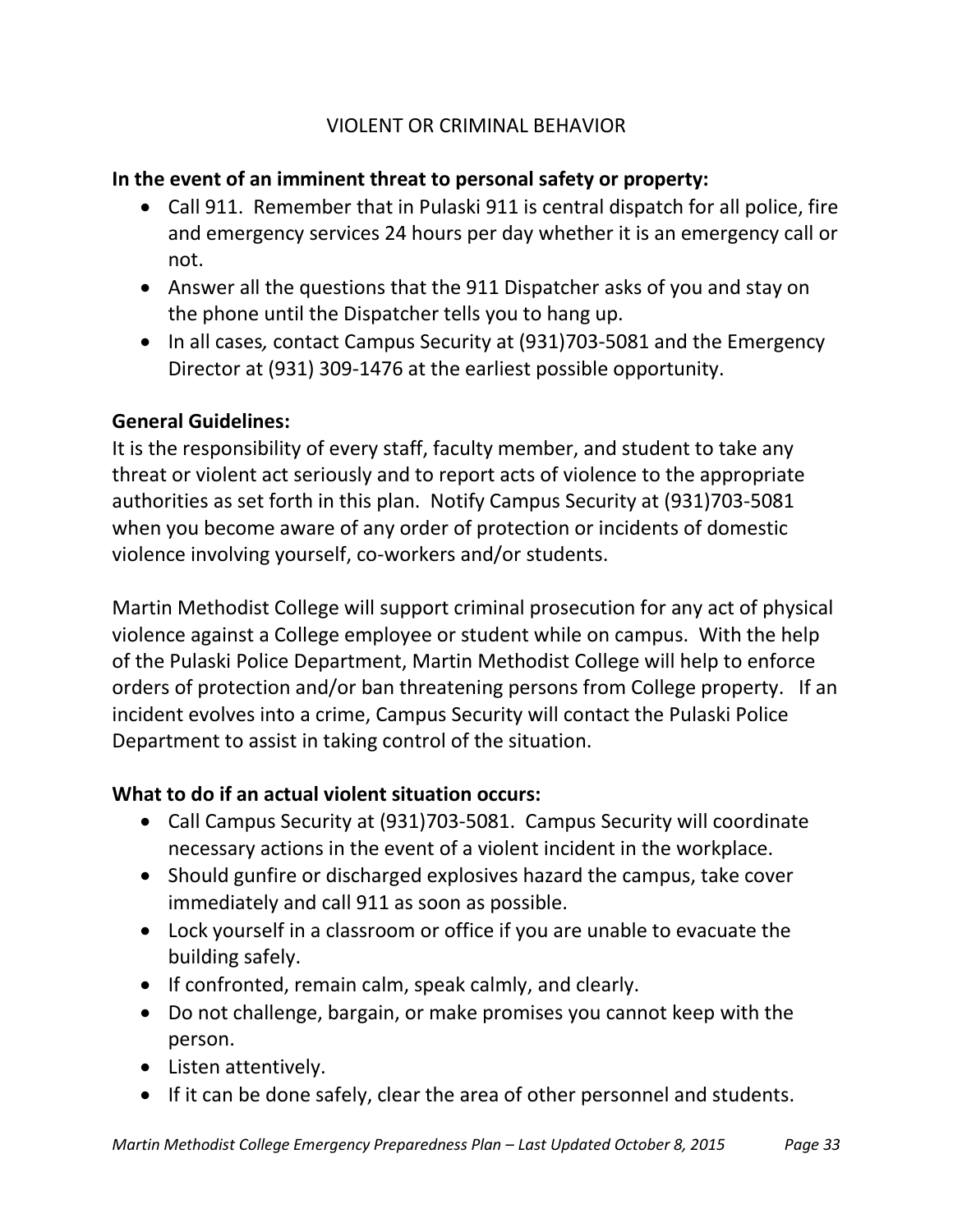Do not sound the fire alarm to evacuate the building. Persons may be placed in harm's way when they are attempting to evacuate the building.

In an attempt to lessen the severity of a situation, everyone must follow all orders given by officials on the scene.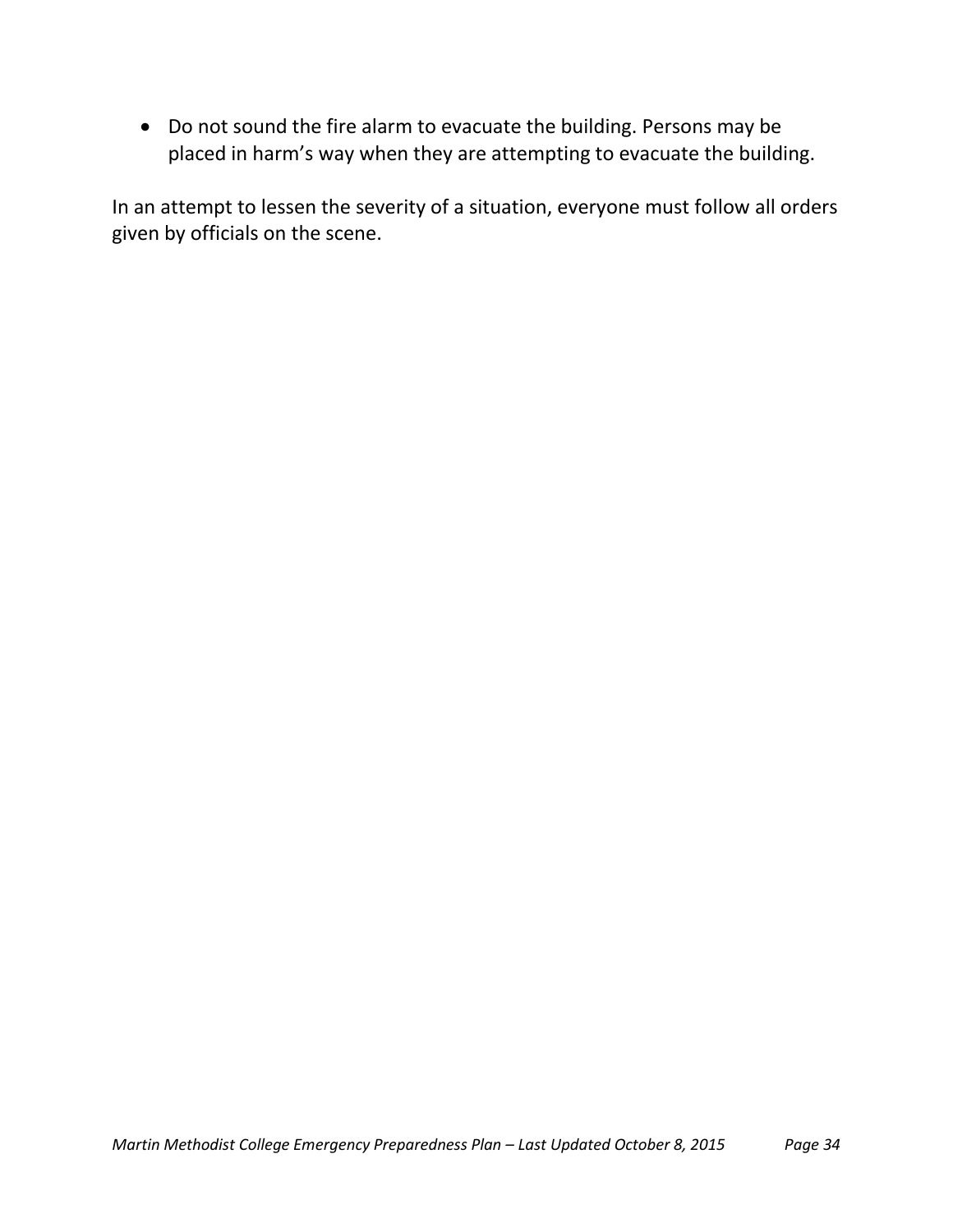## MEDICAL EMERGENCIES

## **In a major medical emergency:**

- Call 911.
- Be sure to identify yourself and give the location of the emergency.
- As soon as possible, notify Campus Security and the Emergency Director.
- If the Emergency Director is not available, notify the Response Plan Coordinator.

## **In case of minor injury or illness:**

- Contact Campus Security.
- Then, provide First Aid care to the extent you are able.

**In case of serious injury or illness**, qualified personnel should quickly perform the following steps:

- Keep the victim still and comfortable. DO NOT MOVE THE VICTIM.
- Ask the victim, "Are you okay?" and "What is wrong?"
- Check breathing and give artificial respiration if necessary and qualified to do so.
- Control serious bleeding by direct pressure on the wound. *Be sure to wear surgical gloves when aiding a bleeding person. These gloves should be found with the department secretary or in the custodian closet. If you need a pair of gloves for your desk, please contact a member of the Safety Committee.*
- Continue to assist the victim until help arrives.

All accidents involving employees must be reported to the Office of Human Resources.

Hillside Hospital is the nearest emergency facility in the area.

• Students should contact: Robby Shelton, Vice President for Campus Life and Enrollment Management Phone: 931-363-9890 Email: [rshelton@martinmethodist.edu](mailto:rshelton@martinmethodist.edu) Or Judy Cheatham, Provost & Vice President for Academic Affairs Phone: 931-363-9823 email: [jcheatham@martinmethodist.edu](mailto:jcheatham@martinmethodist.edu)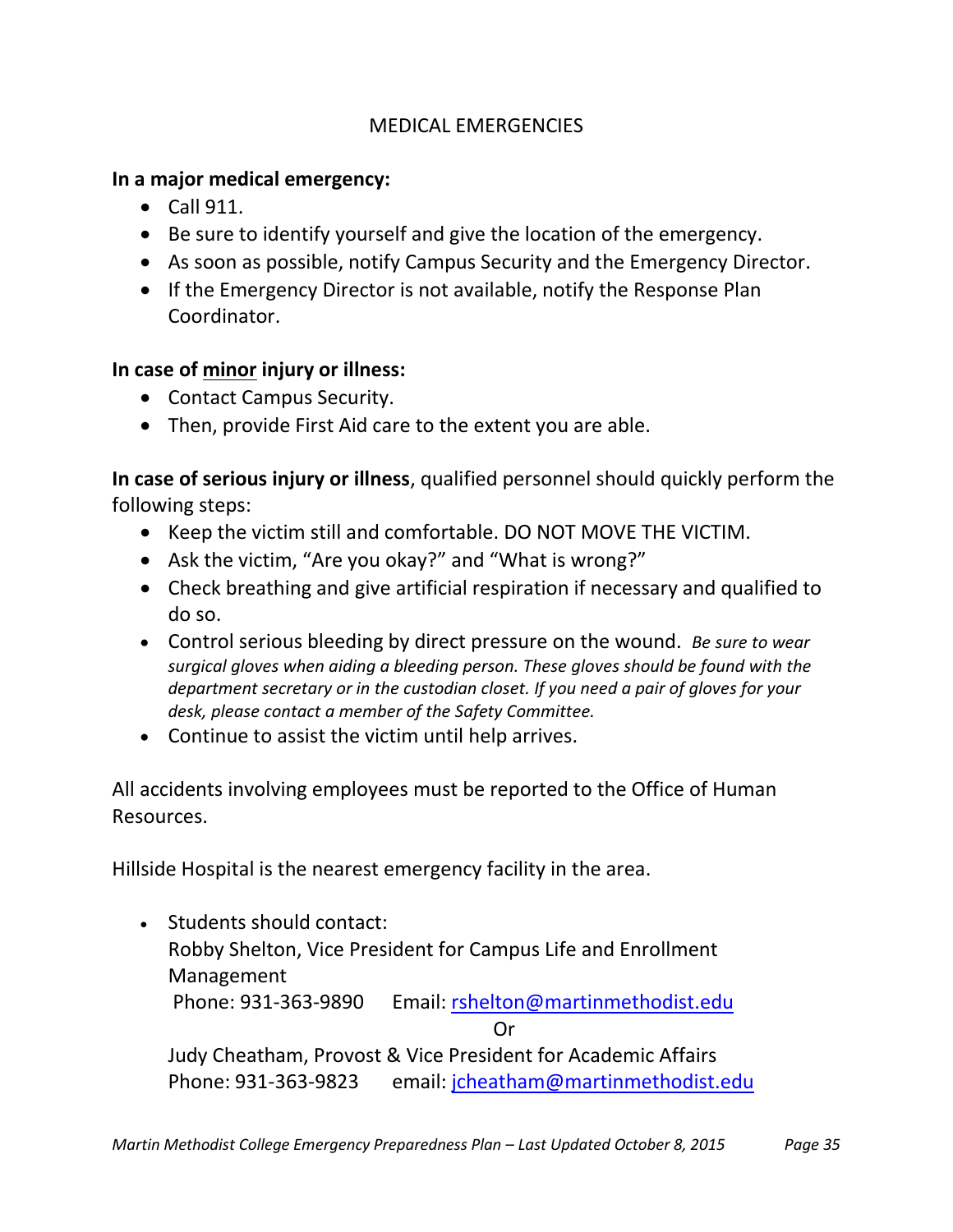Employees should contact: Jamie Hlubb, Assistant Vice-President for HR & Operations Phone: 931-424-7379 email: [jhlubb@martinmethodist.edu](mailto:jhlubb@martinmethodist.edu)

## **MMC Strategy for Seasonal and Pandemic Influenza Strains**

Influenza strains vary as do their impact on college campuses. The closeness of our campus environment including classrooms, residence halls and social gatherings create prime conditions for transmission of influenza illnesses. To maintain the health of our college community, Martin Methodist College consults with the most current information produced and released by the Center for Disease Control (CDC) and the Public Health Department to ascertain the latest influenza information and essential plans of action that can be taken in the case of a pandemic occurrence.

## **What can I do to help reduce the incidence of influenza and help maintain your personal health and the health of our collegiate environment?**

- Practice good hand hygiene by washing your hands with soap and water, especially after coughing or sneezing. Alcohol-based hand cleaners are also effective. These cleaners come in a variety of sizes and can be carried in one's purse, backpack, or pocket.
- Practice respiratory hygiene by covering your mouth and nose with a tissue when you cough or sneeze. If you do not have a tissue, cough or sneeze into your elbow or shoulder, not your hands. Avoid touching your eyes, nose, or mouth –germs are spread this way.
- Know the signs and symptoms of the flu. A fever is a temperature, taken with a thermometer, that is equal to or greater than 100 degrees Fahrenheit or 38 degrees Celsius. Look for possible signs of fever – if the person feels very warm, has a flushed appearance, or is sweating or shivering.
- If you have flu or flu-like illness, stay home for at least 24 hours after you no longer have a fever (100 degrees Fahrenheit or 38 degrees Celsius) or signs of a fever (have chills, feel very warm, have a flushed appearance, or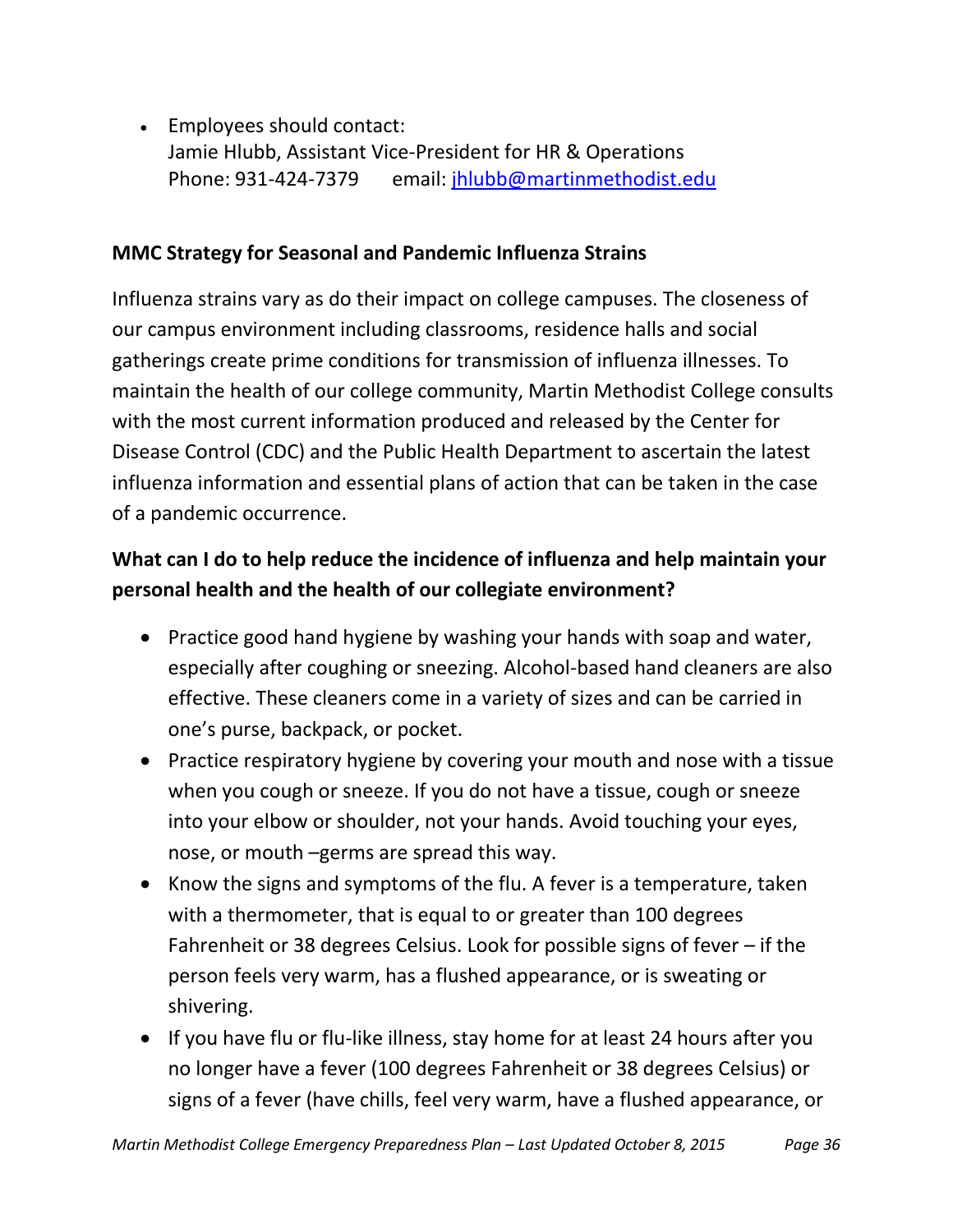are sweating). This should be determined without the use of fever-reducing medications (any medicine that contains ibuprofen or acetaminophen). Don't go to class or work. Report your absence through normal procedures identified by the college or faculty.

 Talk with your health care providers about whether you should be vaccinated when vaccines are available. If you are at higher risk for flu complications, you should consider getting the vaccine when it becomes available. For example, people at higher risk for the 2009 H1N1 flu complications included pregnant women and people with chronic medical conditions such as asthma, heart disease, or diabetes.

## **What can I do if I get the flu?**

- Get lots of rest!
- If it is possible to travel home where you could rest and recuperate with your family members, think about doing this, unless someone in your family has a medical condition that puts them at high risk for influenza complications.
- If you are remaining on campus or in a shared apartment, stay in your room. Staying in your room decreases others exposure to the illness. Stay home from class, work, social gatherings etc.
- Drink plenty of fluids.
- If you have a fever, you can take medications to reduce the fever and increase your comfort. Acetaminophen (e.g. Tylenol) or ibuprofen (e.g., Advil, Motrin) can be used in accordance with manufacture directions.
- Cover your nose and mouth with a tissue when coughing or sneezing. Discard the tissue appropriately.
- Avoid contact with others until you are fever-free for 24 hours with the assistance from fever-reducing medications.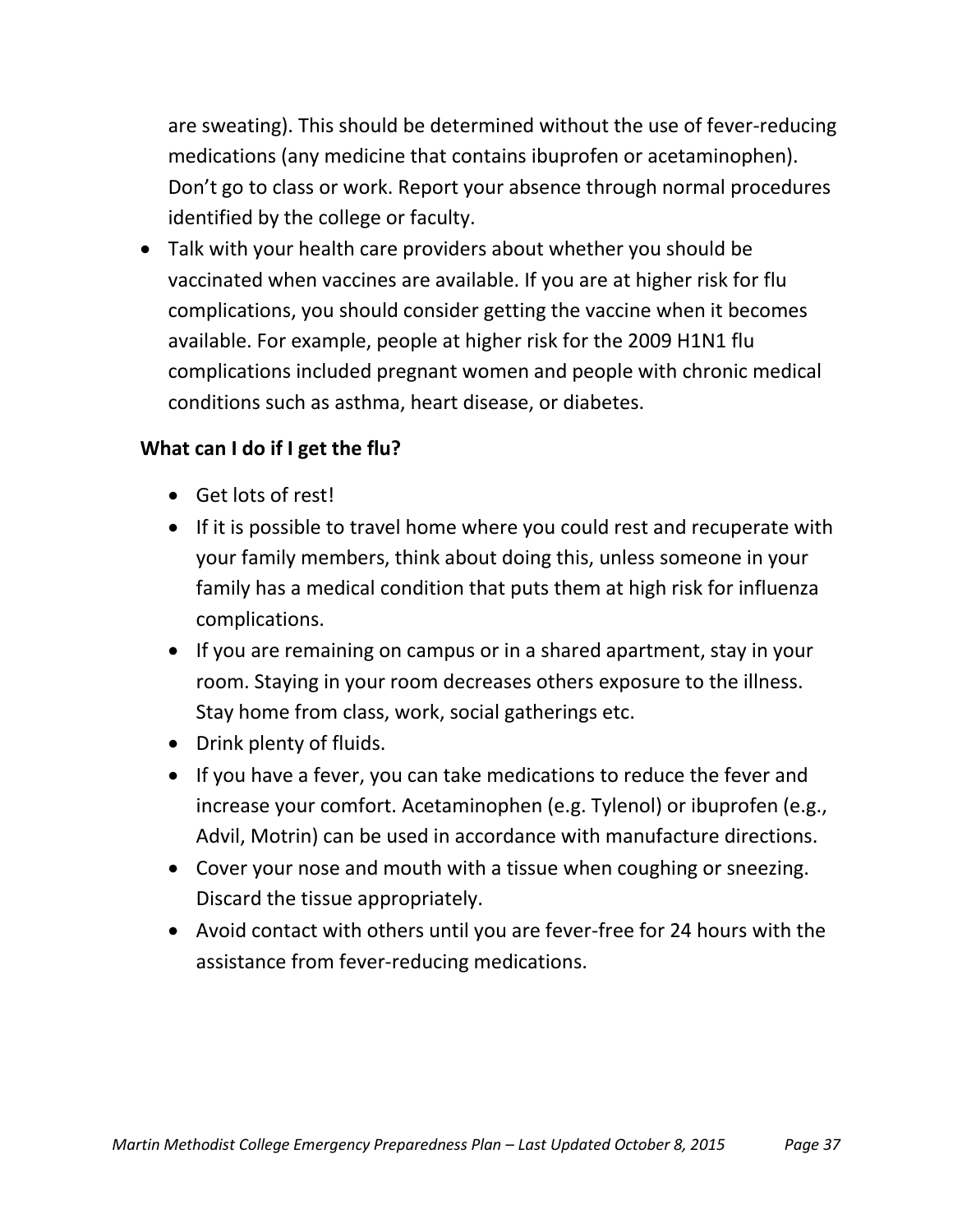## **What should I do if my roommate has the flu?**

- $\bullet$  Keep your distance from the person with the flu.
- Do not share cups, glasses, cooking utensils, eating utensils.
- Remind your roommate to cover his or her nose and mouth with a tissue when coughing or sneezing and discard the tissue appropriately.
- Be aware of flu symptoms. Persons can spread influenza before they even know they are ill. This could mean that by the time your roommate becomes ill, you would already have been exposed.

## **How long does the flu last?**

 The flu last approximately one week. However, do not resume normal activities until you are fever free for 24 hours.

## **Warning signs that indicate I may need to seek urgent medical care.**

- Difficulty breathing or shortness of breath
- Pain or pressure in the chest or abdomen
- Sudden dizziness
- Confusion
- Severe or persistent vomiting
- Flu-like symptoms that improve and then return with fever and worse cough

In the case of a flu epidemic, additional steps may become necessary. Students, staff, and faculty will receive additional communications and procedures using e-mail, text messages through the emergency alert system, and on campus public television announcements. For the most upto-date information on the flu, visit [www.flu.gov,](http://www.flu.gov/) or call 1-800-CDC-INFO (232-4636)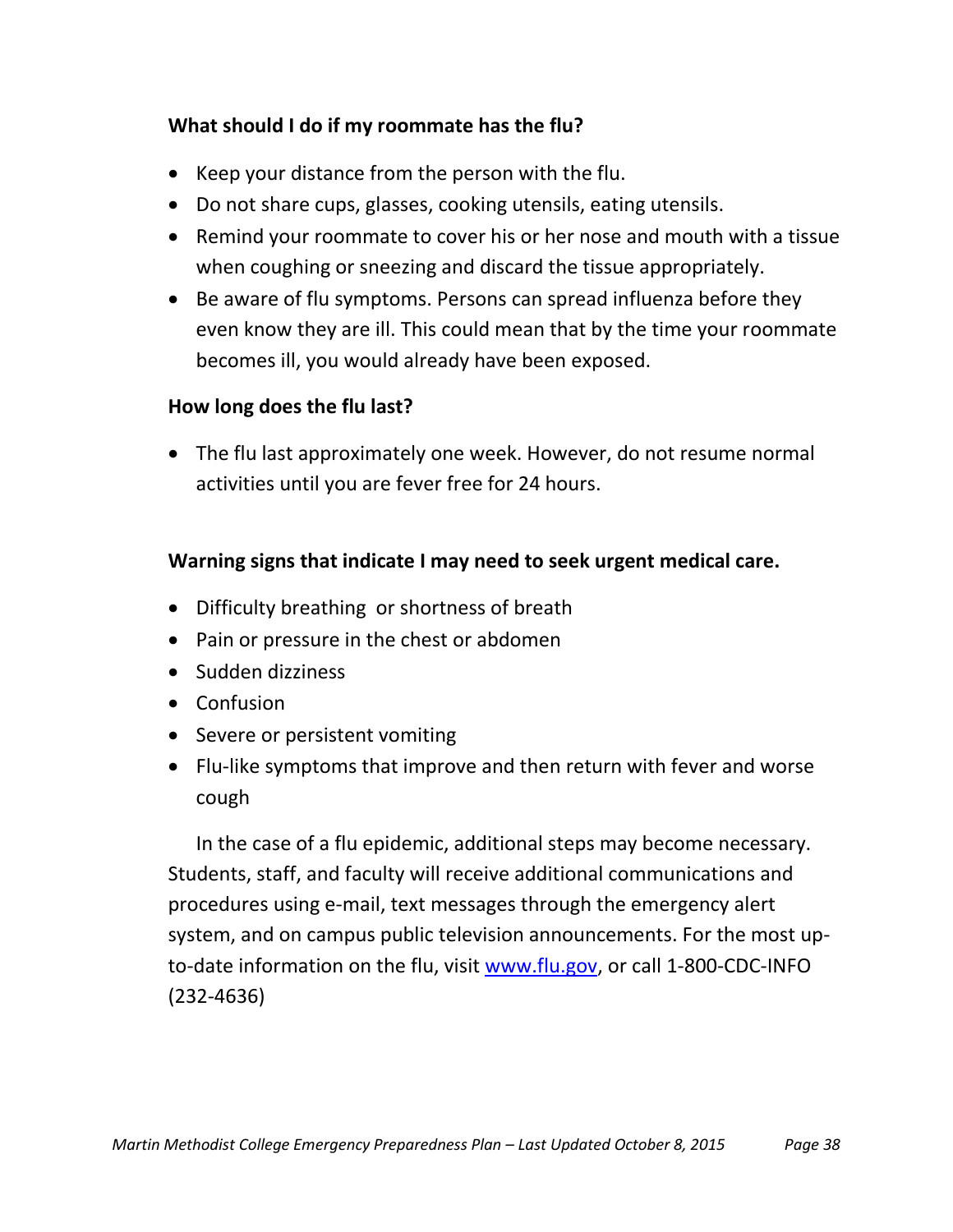## PSYCHOLOGICAL CRISIS

A psychological crisis is any behavior posing an imminent threat to:

- the person experiencing the crisis or
- others in close proximity of the person of concern.

Such behaviors may include, but are not limited to:

- emotional instability or distress,
- suicide attempt,
- sexual assault,
- difficulty breathing,
- unconscious,
- significant injury/blood loss, or
- has a weapon.

## **For an imminent threat, please:**

- Call 911 immediately.
- Clearly state your name and your exact location on campus.
- Then, call Campus Security at 931-703-5081 to notify them of the situation, again clearly stating your name and location on campus.
- During office hours, individuals may call the Campus Minister (Office: (931)363-9825/Cell: (931)309-6156) or the Emergency Director (931-309- 1476) for assistance in scheduling a crisis appointment with the Campus Counselor.

## **Signs of Distress or Disturbance:**

- It is important to note that any single symptom by itself may not indicate the presence of unmanageable stress. Look for combinations of symptoms and overall patterns, including some of the following:
- A person seems excessively tired, anxious, depressed, irritable, angry, or sad.
- A marked change in the individual's appearance or habits (e.g. deterioration in grooming, hygiene, marked change in weight, hyperactivity or exhaustion, interpersonal withdrawal, acceleration in activity or speech, or change in academic/work performance and classroom participation and/or attendance).
- A person seems hopeless or helpless.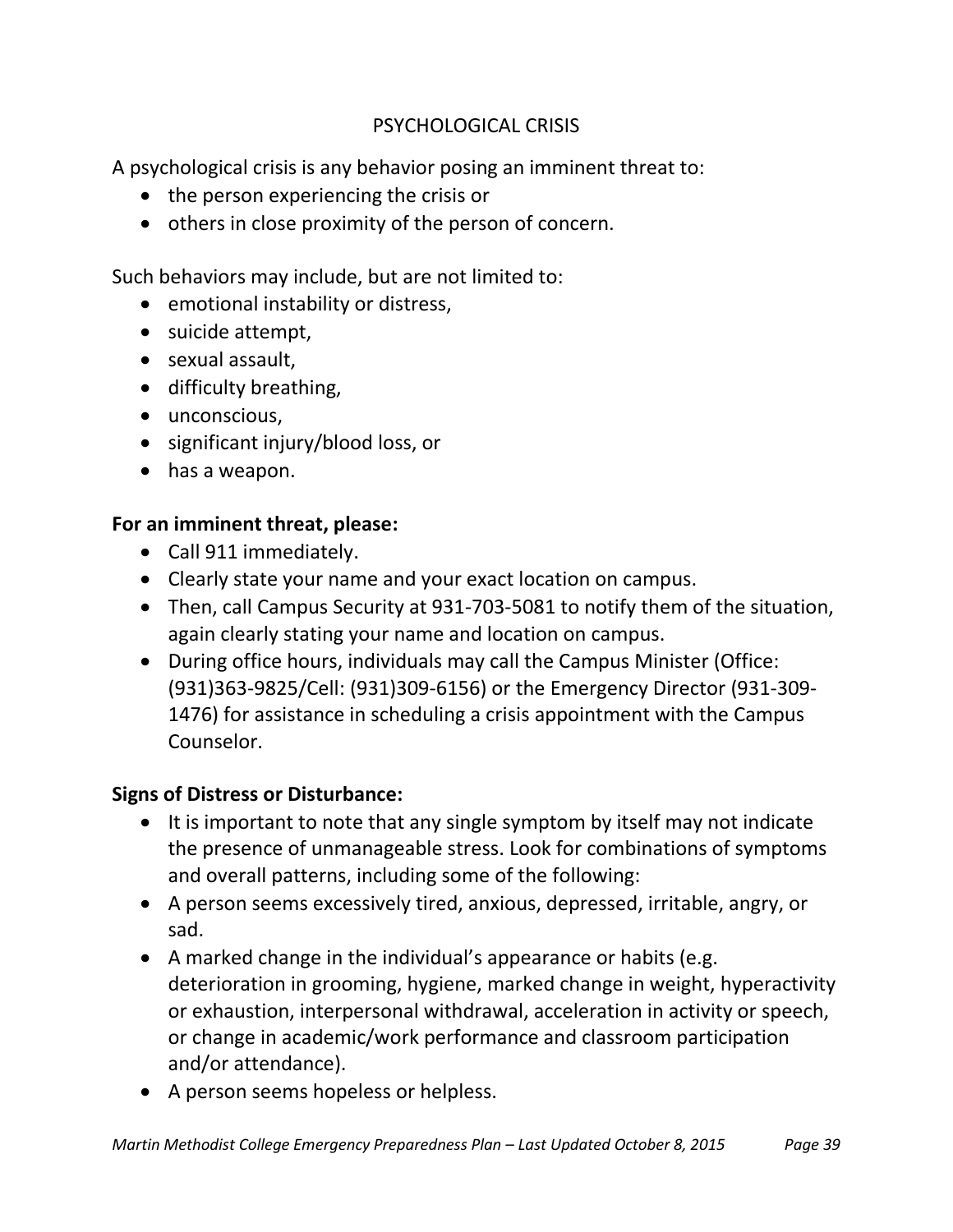- Use of alcohol or other substances interferes with the individual's relationships or work.
- Report of sexual or physical assault
- The recent death of a family member or friend.
- Emotional over-reaction such as spells of crying, outbursts of anger, oversensitivity.
- Excessive worry.
- Impaired speech and disjointed thoughts.
- Thoughts or actions appearing bizarre or unusual.
- Physical complaints of unknown origin (e.g. headaches, skeletal pain, frequent illness).
- Inability to concentrate or focus, persistent memory lapses, restlessness.
- Self-mutilating behaviors, including cutting or burning self.
- Expressed suicidal or homicidal thoughts.

## **Tips for Dealing with Distressed People:**

- If there is no immediate threat, speak with the person privately. Please do not promise confidentiality because you may find that you need to refer or consult with others regarding the student. Document your conversations.
- Offer a quiet place for the individual to talk.
- Inform the person of your concerns in a direct, matter-of-fact manner. Be specific regarding the behaviors you have observed.
- Listen carefully to the person's concerns and be sensitive to those that might underlie the present problem (issues that are unstated, brushed aside, or intimated).
- Explore the person's previous attempts at resolution, such as what resources have been utilized and what persons or agencies have been contacted. Ask about the outcome of such action.
- Suggest that the person consider personal counseling. Be honest and direct about your limitations. Contact the Campus Counselor at 931-309-8662, or the Campus Minister at 931-309-6156 for consultation and assistance in responding to the individual.
- Propose the referral in a direct and positive manner. Encourage the person to call the Campus Counselor or Campus Minister for an appointment, even offering to go with the individual for their first appointment.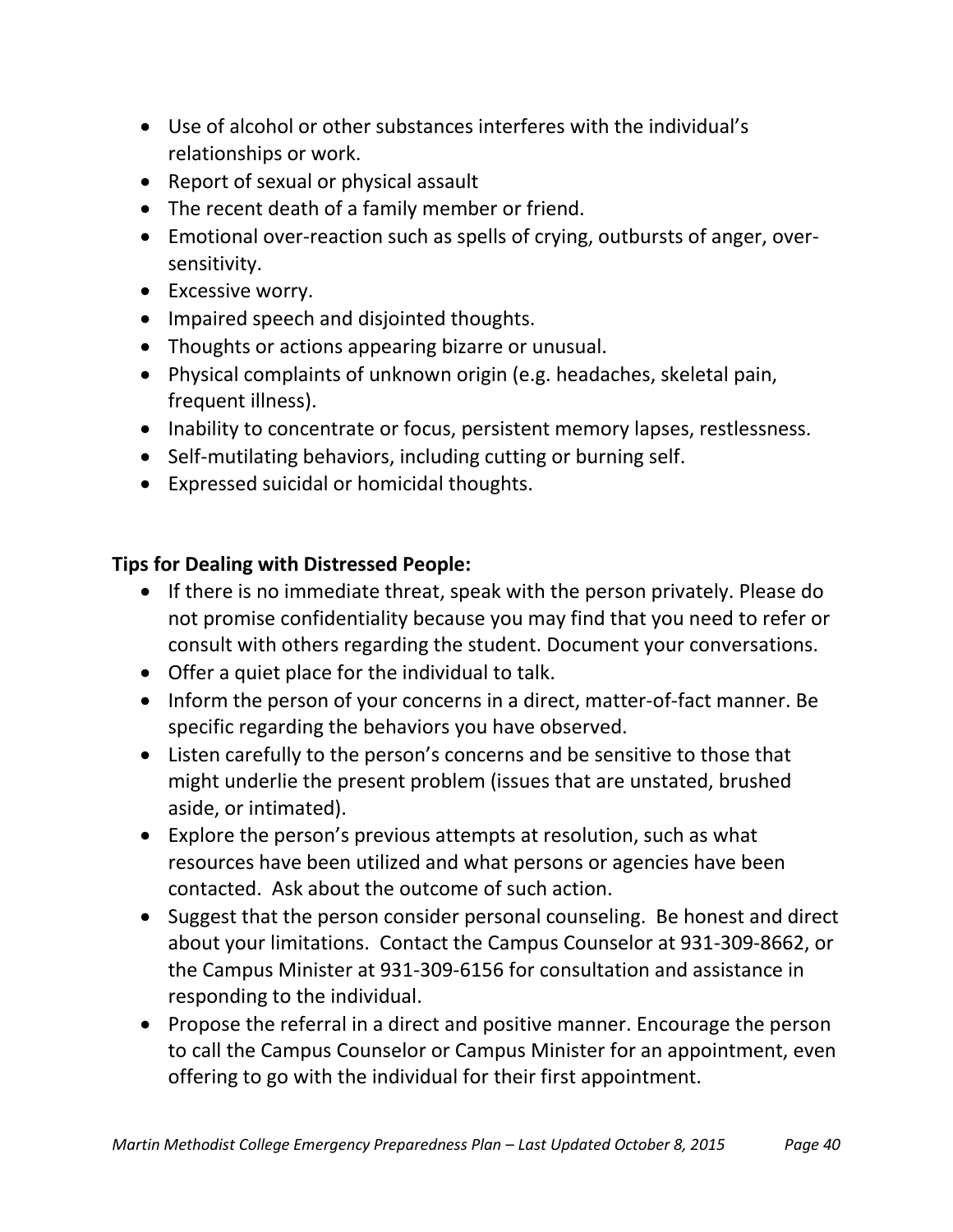## **When to Refer Someone to the Campus Counselor or Campus Minister:**

- If you notice any signs of distress,
- If you find yourself doing more personal counseling than academic advising with a student,
- If you feel that you are unable to deal effectively with the person's issues,
- If you and/or the person are uncomfortable in dealing with the problem, or
- If you are concerned about suicidal risk or threat of harm.

Some Warning Signs of Suicide:

- Suicide threats-direct or indirect
- Previous suicide attempts
- Statements revealing a desire to die
- Prolonged depression and feelings of hopelessness
- Making final arrangements
- Giving away prized possessions
- Alcohol and drug abuse
- Sudden changes in behavior
- Purchasing and stockpiling pills

## **If no one is available and it is a crisis situation, the following guidelines apply:**

- $\bullet$  Call 911,
- Call the Crisis Hotline at 1-800-681-7444, or
- Call Hillside Hospital at 931-363-7531.

Regardless of what time of day or night a crisis occurs, if a student is actively suicidal and/or homicidal, 911 should be called immediately or the student should be transported immediately to the emergency room at Hillside Hospital on East College St. across from East Campus.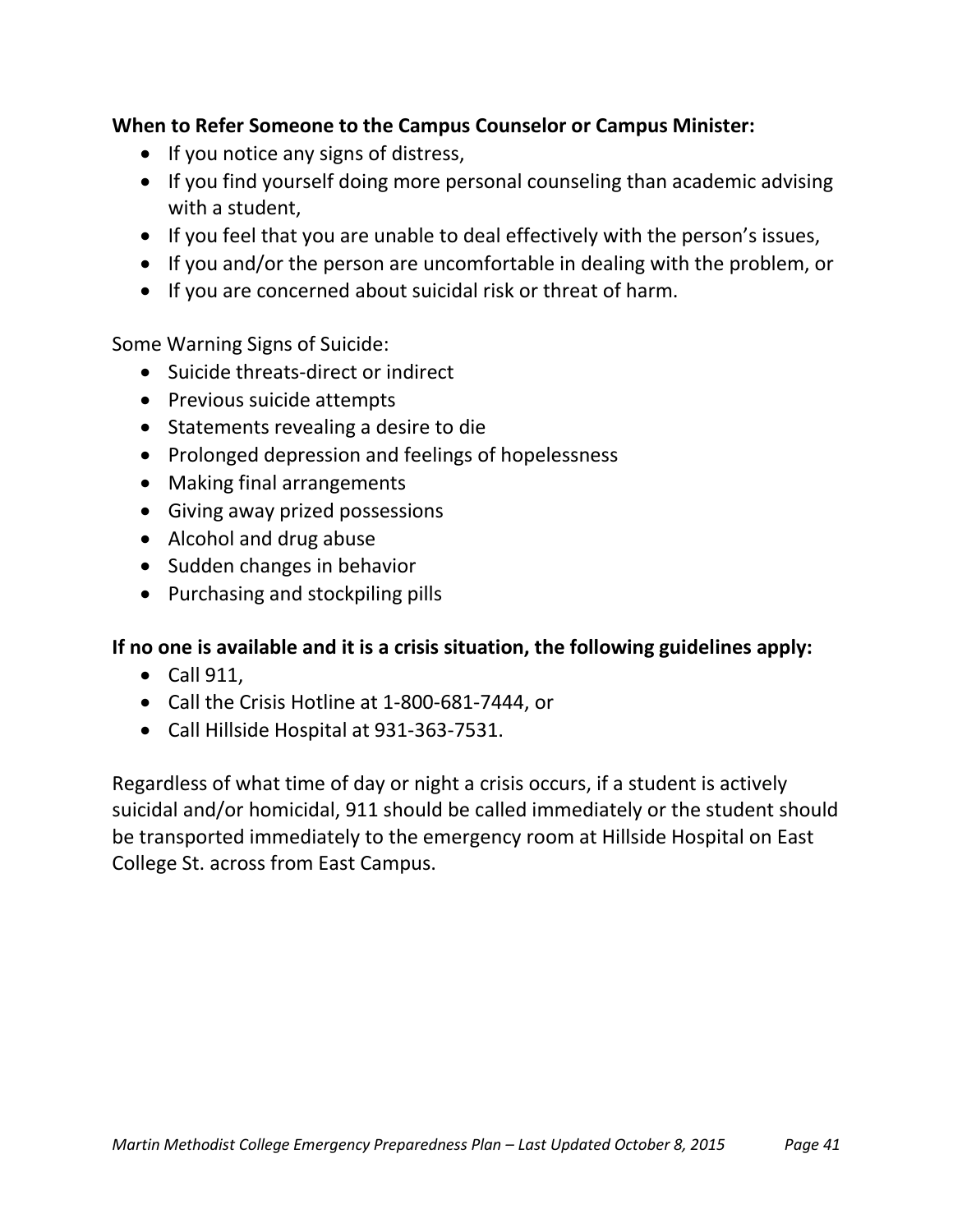## CIVIL DISTURBANCE OR DEMONSTRATIONS

Most campus demonstrations such as marches, meetings, picketing and rallies will be peaceful and non-obstructive. A student demonstration should not be disrupted unless one or more of the following conditions exists as a result of the demonstration:

- **Interference** with the normal operations of Martin Methodist College,
- **Prevention** of access to office buildings or other College facilities, or

 **Threat** of physical harm to persons or damage to College facilities. If any of these conditions exist, any faculty or staff member should contact Campus Security at 931-703-5081, or the Emergency Director at 931-309-1476. Depending on the nature of the demonstration, the appropriate procedures listed below should be followed:

## **Peaceful, Non-obstructive Demonstrations**

- Generally, demonstrations of this kind should not be interrupted. Demonstrations should not be obstructed or provoked and efforts should be made to conduct College business as normally as possible.
- If demonstrators are asked to leave, but refuse to leave by regular facility closing time:
	- 1. Arrangements will be made by the Emergency Director or designee to monitor the situation during non-business hours.
	- 2. Determination will be made to treat the violation of regular business hours as a disruptive demonstration.

## **Non-violent, Disruptive Demonstrations**

In the event that a demonstration blocks access to the College's facilities or interferes with the operation of the College:

- Demonstrators will be asked to terminate the disruptive activity by Campus Security or the Emergency Director or designee.
- If the demonstrators persist in the disruptive activity, they will be advised that failure to discontinue the specified action within a determined length of time may result in disciplinary action including suspension or expulsion or possible intervention by the police.
- If determination is made to seek intervention of the police, the demonstrators should be informed of this decision.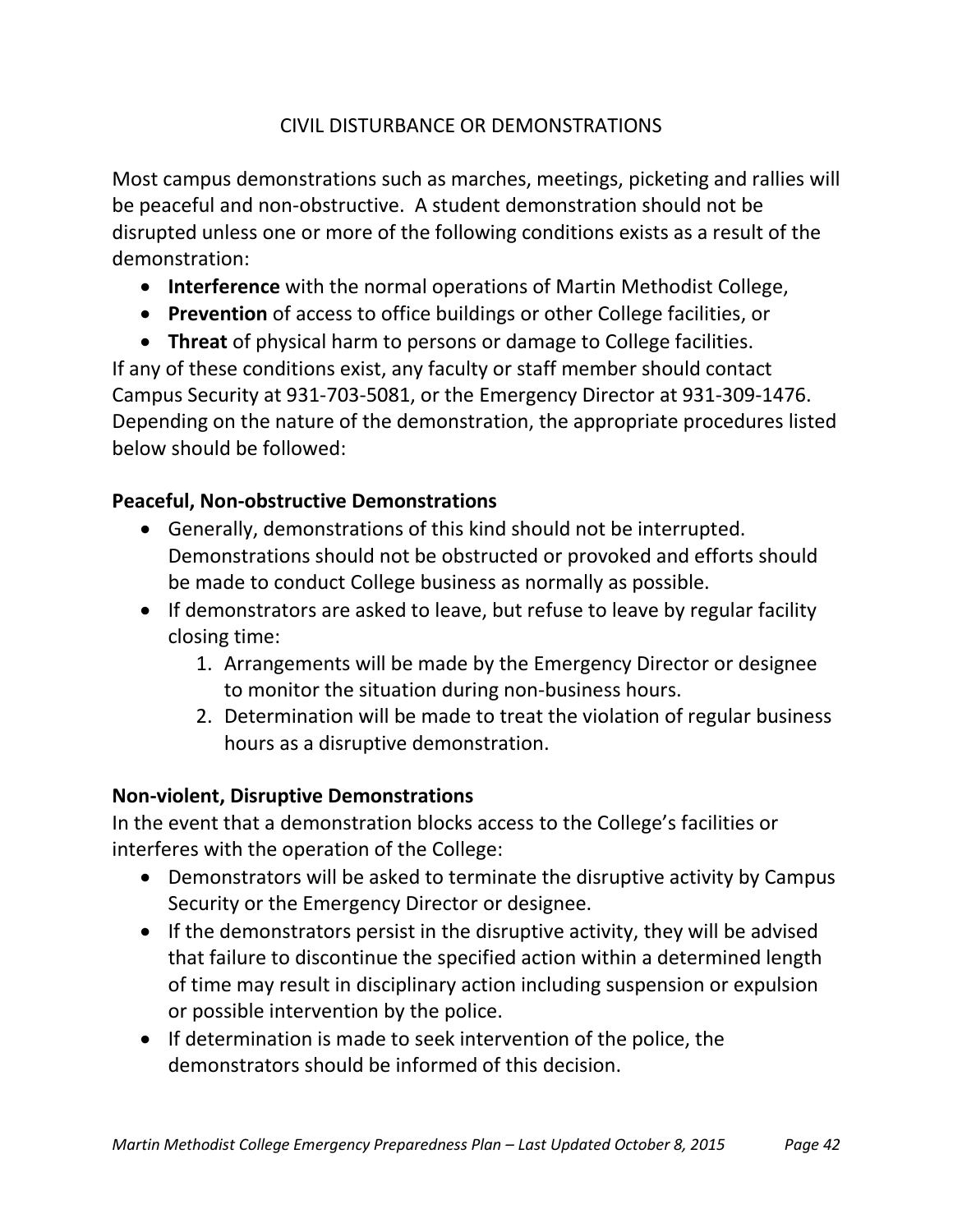Efforts should be made to secure positive identification of demonstrators in violation to facilitate later testimony, including photographs if deemed advisable.

## **Violent, Disruptive Demonstrations**

In the event that a violent demonstration in which injury to persons or property occurs or appears **imminent, call 911.** Then contact Campus Security at 931-703- 5081 and/or the Vice President of Campus Life and Enrollment at 931-309-1476. If the demonstration is disruptive but it appears there is not immediate risk of injury to persons or property, the following steps should be taken:

- Campus Security should be immediately notified of the disturbance.
- Campus Security will investigate the disruption.
- The Vice President of Campus Life and Enrollment acting in concert with Campus Security will determine the need for an injunction and the need for police to intervene.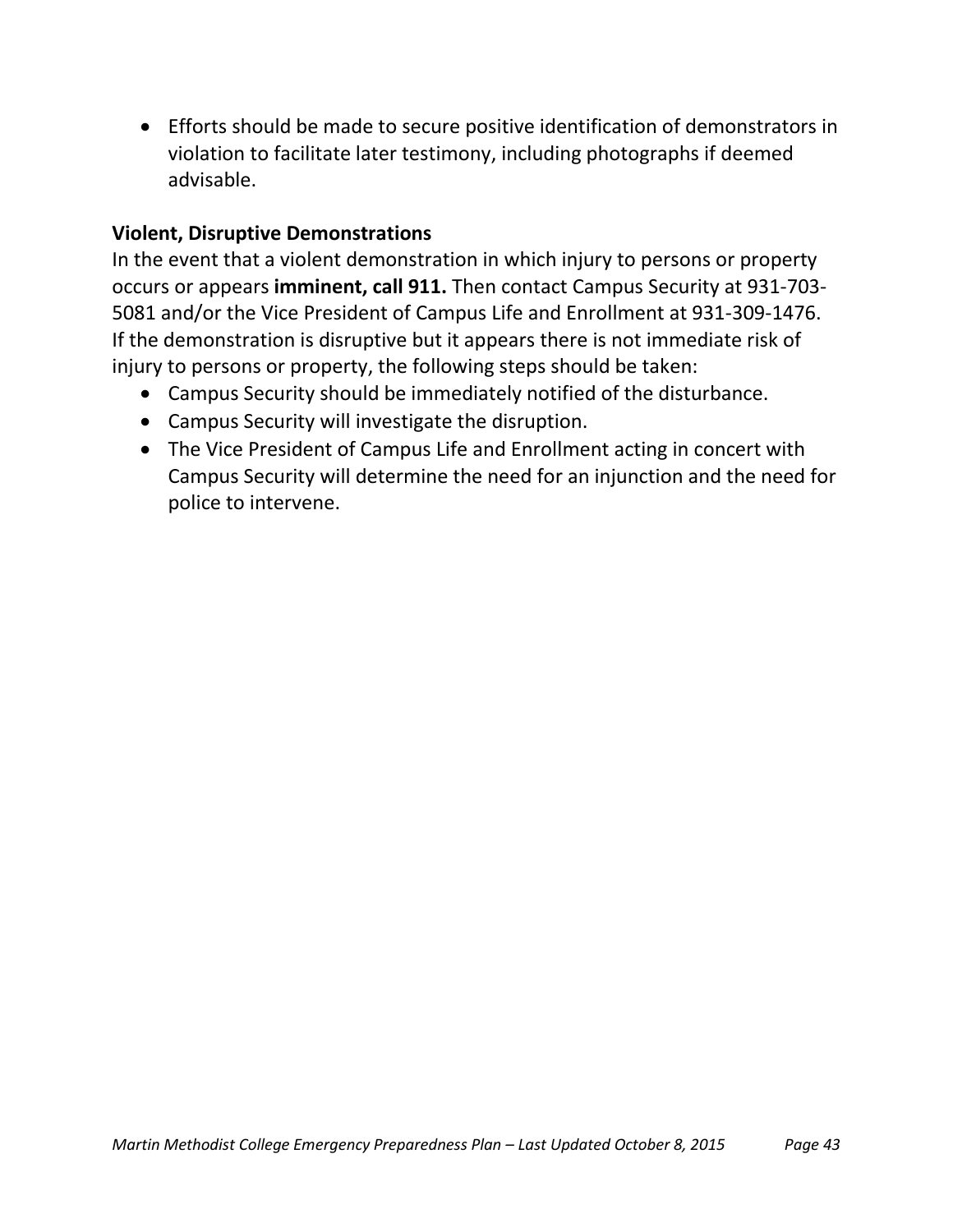## **OFF-CAMPUS INCIDENTS**

The Martin Methodist College (MMC) Travel Accident and Catastrophic Incident Guidelines will be activated when the following accidents/ incidents occur. These instances are defined as the following:

- 1. Travel Accidents involving medical injury and/or death, from any form of transportation, while participating in Martin Methodist College sponsored events.
- 2. Sudden Death of a Student, Faculty, Staff Member, and/or any individuals officially representing Martin Methodist College.
	- Death during performance, competition, practice, or conditioning,
	- Death during travel:
		- o MMC official business or
		- o Personal (e.g. automobile, airline accidents).
	- Non-official accidents (e.g. falls at home),
	- Unknown medical anomalies (e.g. heart attack, stroke, illness), or
	- Victim of a crime (e.g. homicide) or Suicide.
- 3. Disability Quality of Life Altering Injuries:
	- Either during Martin Methodist College participation and/or travel, and/or during non-athletic activities,
	- Spinal Cord Injury-resulting in partial or complete paralysis,
	- Loss of Paired Organ,
	- Severe Head Injury,
	- Injuries resulting in severely diminished mental capacity,
	- Other neurological injury that results in inability to perform daily functions (e.g.-coma), or
	- Irrecoverable loss of speech, hearing (both ears), sight (both eyes), or arm(s) or leg(s).

## **In the event of a travel accident and/or a catastrophic incident:**

- $\bullet$  Call 911.
- Provide information regarding location, the number of people involved, and type of assistance needed.
- Get all pertinent facts regarding the incident accurately and expeditiously,